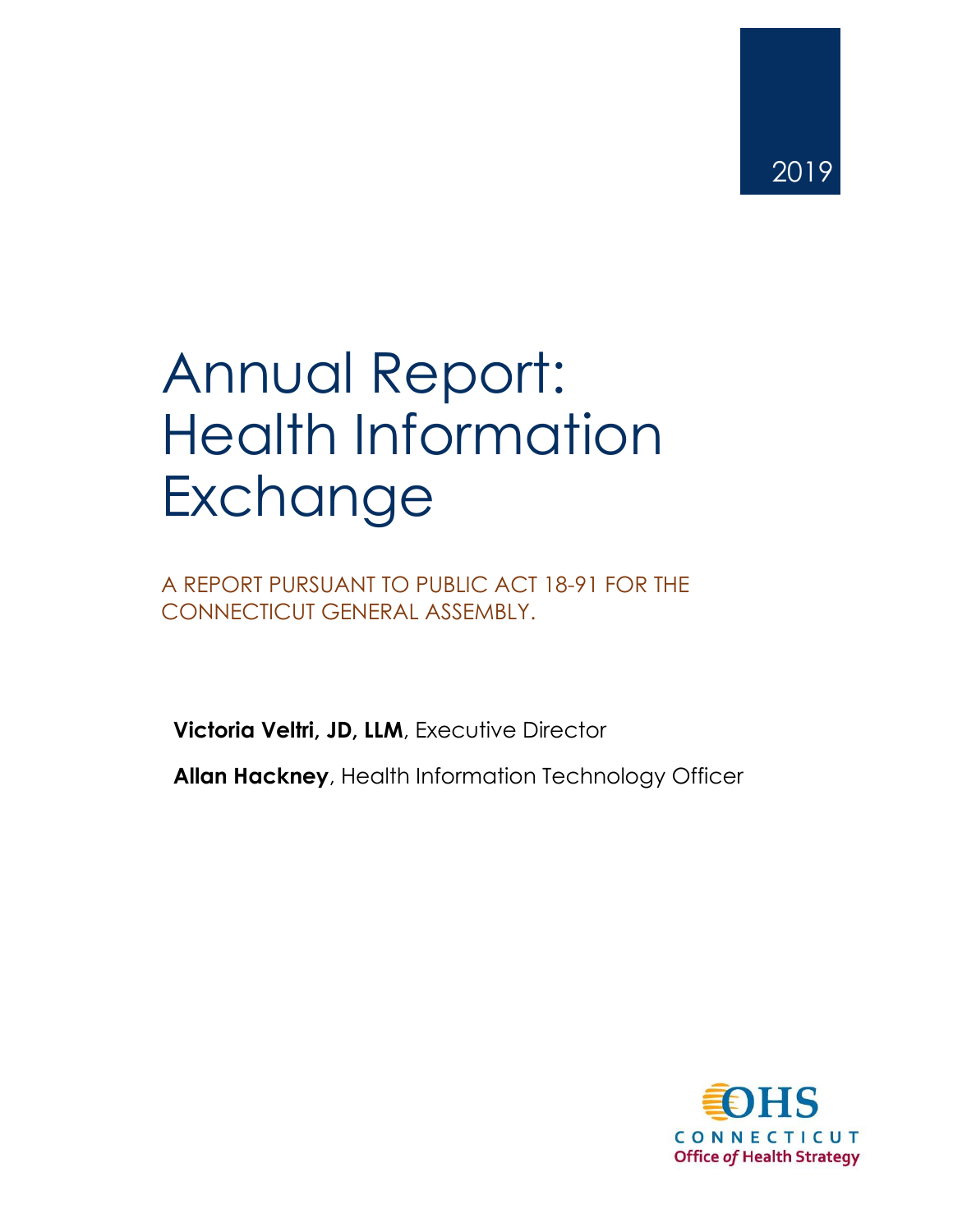#### **Table of Contents**

| Current and Completed Activities of the Statewide Health Information Technology Plan         |
|----------------------------------------------------------------------------------------------|
|                                                                                              |
|                                                                                              |
|                                                                                              |
|                                                                                              |
|                                                                                              |
|                                                                                              |
|                                                                                              |
|                                                                                              |
|                                                                                              |
|                                                                                              |
|                                                                                              |
| Submission of Implementation Advanced Planning Document Update Appendix D12                  |
|                                                                                              |
| Development of Core Data Analytics Solution and Electronic Clinical Quality Measure (eCQM)   |
|                                                                                              |
|                                                                                              |
| Recommendations for Policy, Regulatory, Legislative Changes, and Other Initiatives Promoting |
|                                                                                              |
| Appendix B: Medication Reconciliation and Polypharmacy Work Group Members22                  |
| Appendix C: SIM Operational Plan Driver Diagram Biographies of HIT PMO23                     |
|                                                                                              |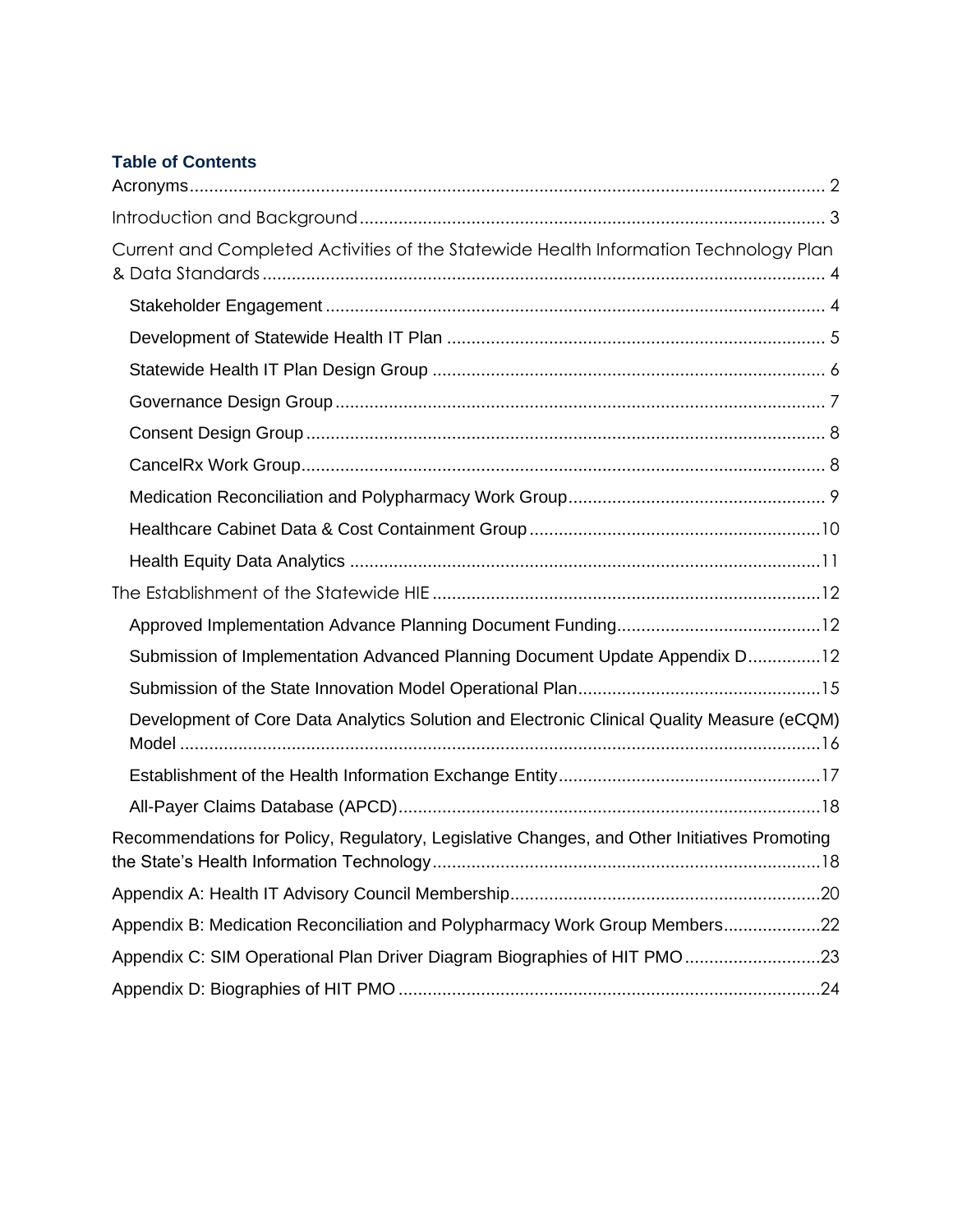# <span id="page-2-0"></span>**Acronyms**

| <b>ACO</b>       | Accountable Care Organization                                                | <b>IIS</b>        | Immunization Information System                                                |
|------------------|------------------------------------------------------------------------------|-------------------|--------------------------------------------------------------------------------|
| <b>APCD</b>      | All-Payer Claims Database                                                    | <b>LDS</b>        | <b>Limited Data Set</b>                                                        |
| <b>ARRA</b>      | American Recovery and<br><b>Reinvestment Act</b>                             | <b>OHS</b>        | Office of Health Strategy                                                      |
| <b>CCIP</b>      | Community and Clinical Integration<br>Program                                | <b>ONC</b>        | Office of the National Coordinator for<br><b>Health Information Technology</b> |
| <b>CDAS</b>      | Core Data Analytics Solution                                                 | <b>OPM</b>        | Office of Policy and Management                                                |
| <b>CMMI</b>      | Center for Medicare and Medicaid<br>Innovations                              | <b>OSC</b>        | Office of the State Comptroller                                                |
| <b>CMS</b>       | Centers for Medicare and Medicaid<br>Services                                | <b>PCMH</b>       | <b>Patient Centered Medical Home</b>                                           |
| <b>CQM</b>       | <b>Clinical Quality Measure</b>                                              | <b>PDMP</b>       | Prescription Drug Monitoring Program                                           |
| <b>DPH</b>       | Department of Public Health                                                  | <b>PSI</b>        | <b>Prevention Service Initiative</b>                                           |
| <b>DSS</b>       | Department of Social Services                                                | <b>R &amp; D</b>  | Research and Development                                                       |
| eCMS             | <b>Electronic Consent Management</b><br>System                               | <b>RFA</b>        | <b>Request for Applications</b>                                                |
| eCQM             | <b>Electronic Clinical Quality Measure</b>                                   | <b>SDLC</b>       | Systems Development Life Cycle                                                 |
| <b>EHR</b>       | <b>Electronic Health Record</b>                                              | <b>SIM</b>        | <b>State Innovation Model</b>                                                  |
| <b>FFY</b>       | <b>Federal Fiscal Year</b>                                                   | <b>SIM PMO</b>    | State Innovation Model Program<br><b>Management Office</b>                     |
| <b>FQHC</b>      | <b>Federally Qualified Health Center</b>                                     | <b>SMHP</b>       | State Medicaid Health IT Plan                                                  |
| <b>Health IT</b> | <b>Health Information Technology</b>                                         | <b>SMMS</b>       | <b>Statewide Medication Management</b><br><b>Services</b>                      |
| <b>HEC</b>       | <b>Health Enhancement Communities</b>                                        | TA                | <b>Technical Assistance</b>                                                    |
| <b>HIE</b>       | <b>Health Information Exchange</b>                                           | <b>TEFCA</b>      | Trusted Exchange Framework and<br>Common Agreement                             |
| <b>HIPAA</b>     | Health Insurance Portability and<br>Accountability Act of 1996               | <b>UCFM</b>       | Use Case Factory Model                                                         |
| <b>HITECH</b>    | Health Information Technology for<br><b>Economic and Clinical Health Act</b> | <b>UConn</b>      | University of Connecticut                                                      |
| <b>HITO</b>      | <b>Health Information Technology</b><br>Officer                              | <b>UConn AIMS</b> | <b>UConn Analytics and Information</b><br><b>Management Solutions</b>          |
| <b>HITRUST</b>   | <b>Health Information Trust Alliance</b>                                     | <b>VBID</b>       | Value-based Insurance Design                                                   |
| <b>IAPD</b>      | <b>Implementation Advance Planning</b><br>Document                           |                   |                                                                                |
|                  |                                                                              |                   |                                                                                |

**IAPD-U** Implementation Advance Planning Document Update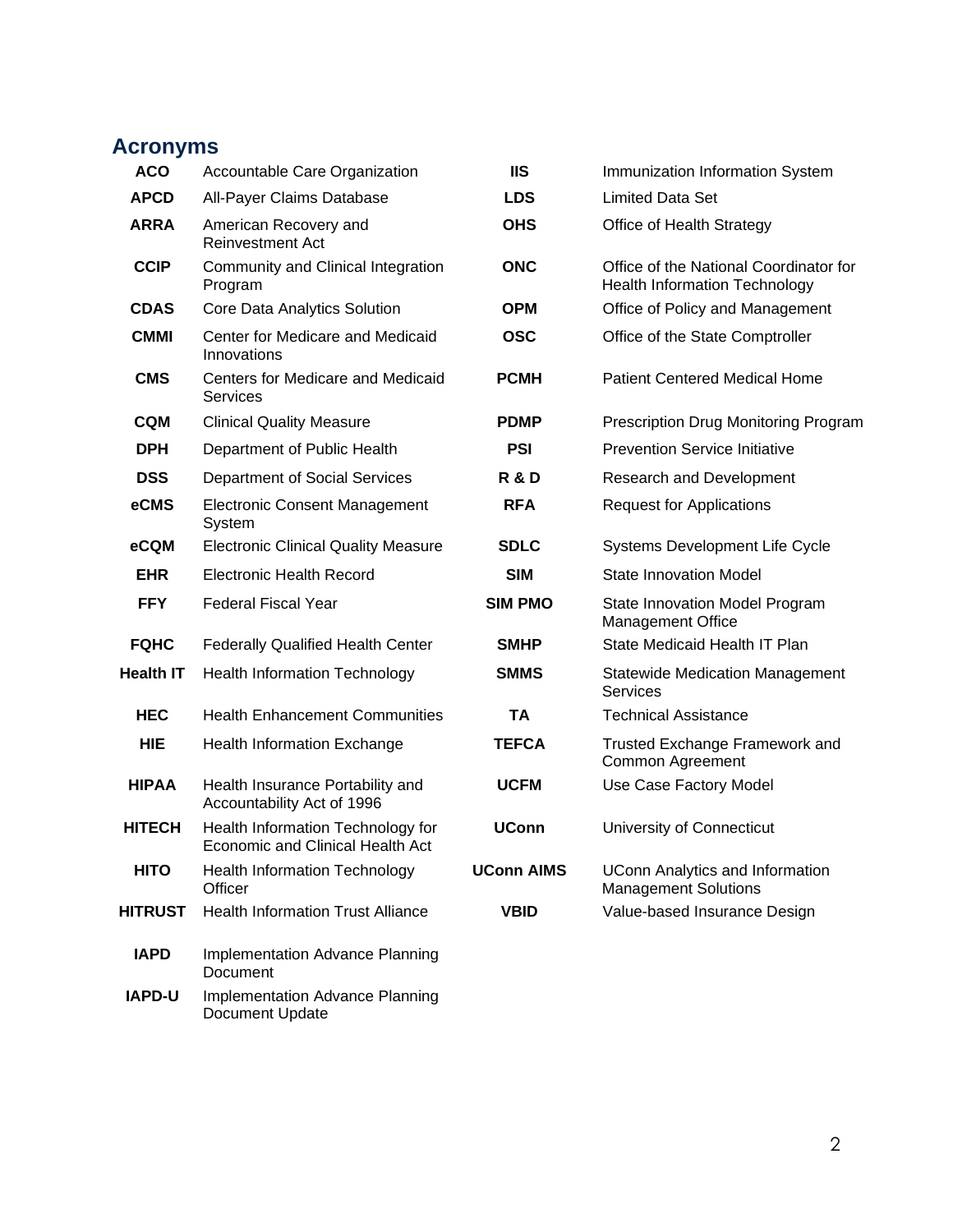## <span id="page-3-0"></span>**Introduction and Background**

The Office of Health Strategy was established by statute in 2017 and, pursuant to Public Act 18- 91, became fully operational on January 1, 2018. Previously, in 2016, the CT General Assembly created the authority to establish a Health Information Exchange (HIE) and created the position of Health Information Technology Officer, now situated within the Office of Health Strategy. Victoria Veltri was appointed as the executive director of OHS by Governor Dannel P. Malloy in 2018, and has since been reappointed by Governor Ned Lamont in 2019. Allan Hackney serves as the Health Information Technology Officer.

Under 19a-754a(b) of the Connecticut General Statutes, OHS is charged with the following responsibilities:

- (1) Developing and implementing a comprehensive and cohesive healthcare vision for the state, including but not limited to, a coordinated state healthcare cost containment strategy;
- (2) Promoting effective health planning and the provision of quality healthcare in the state in a manner that ensures access for all state residents to cost-effective healthcare services, avoids the duplication of such services and improves the availability and financial stability of such services throughout the state;
- (3) Directing and overseeing the State Innovation Model Initiative and related successor initiatives;
- (4) (A) Coordinating the state's health IT initiatives; (B) seeking funding for and overseeing the planning, implementation, and development of policies and procedures for the administration of the all-payer claims database (APCD) program established under C.G.S. 19a-775a; (C) establishing and maintaining a consumer health information Internet web site under C.G.S. 19a-775b; and (D) designating an unclassified individual from the office to perform the duties of HITO, as set forth in C.G.S. 17b-59f and 17b-59g;
- (5) Directing and overseeing the Health Systems Planning Unit, established under C.G.S. 19a-612, and all of its duties and responsibilities; and
- (6) Convening forums and meetings with state government and external stakeholders, including but not limited to, the Connecticut Health Insurance Exchange, to discuss healthcare issues designed to develop effective healthcare cost and quality strategies.

This also requires the Executive Director of OHS, in consultation with the statewide Health IT Advisory Council, to submit a report to the joint standing committees of the Connecticut General Assembly concerning:

- (1) The development and implementation of the Statewide Health IT Plan and data standards, established and implemented by the Executive Director of OHS;
- (2) The establishment of the statewide HIE; and
- (3) Recommendations for policy, regulatory, and legislative changes and other initiatives to promote the state's health IT and exchange goals.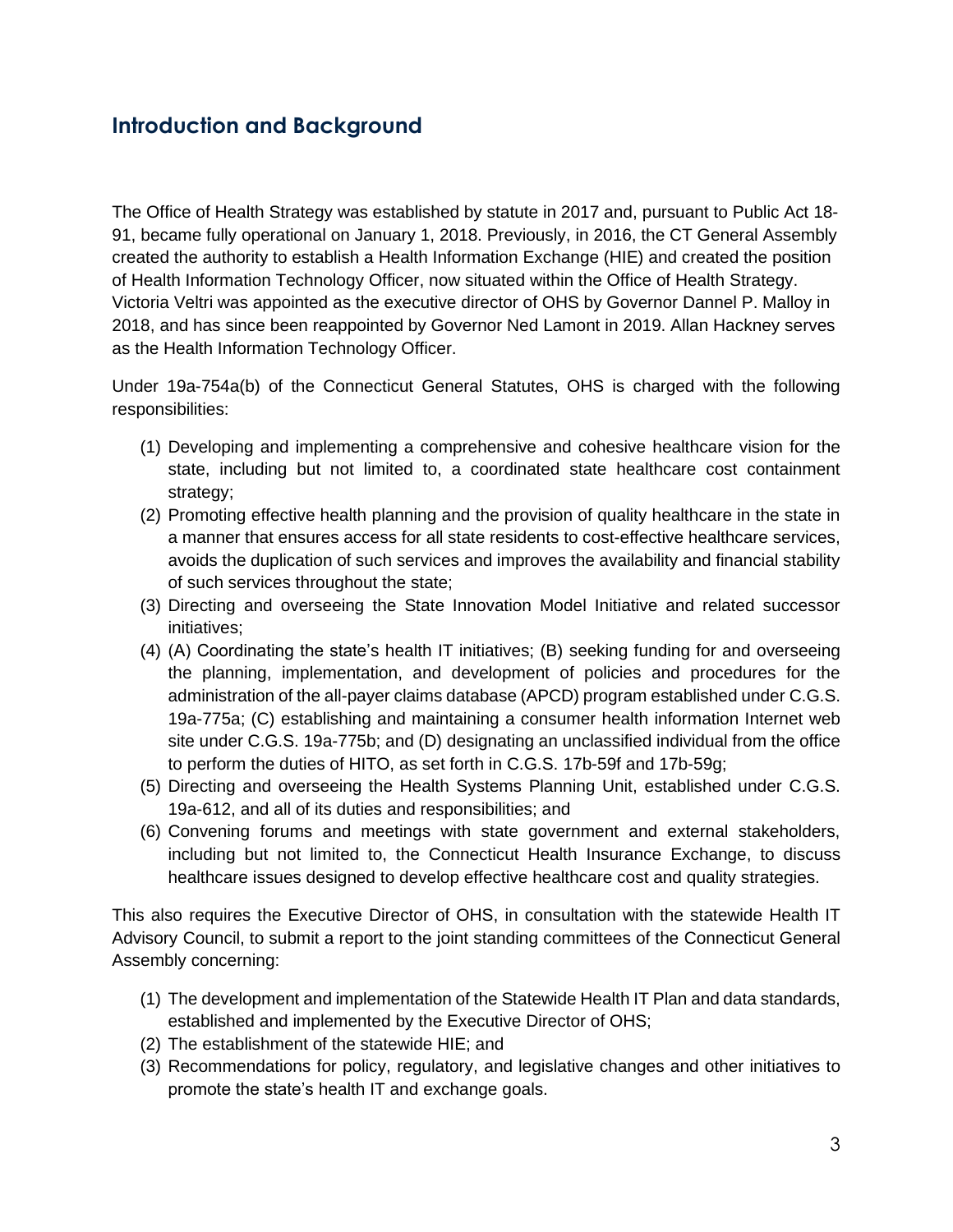In order to promote Connecticut's vision to align the adoption and effective use of health IT, C.G.S. 17b-59g requires that OHS establish program to develop a neutral and trusted health information exchange entity, established under C.G.S. 17b-59d, to assist the state, consumers, healthcare providers, insurance carriers, physicians, and all stakeholders to empower stakeholders to make effective healthcare decisions, promote patient-centered care, improve the quality, safety, and value of healthcare, reduce waste and duplication of services, support clinical decision-making, keep confidential health information secure and make progress toward the state's public health goals, as well as help to fulfill the responsibilities of OHS, as specified in section 19a-754a.

The incorporation of these initiatives into OHS' overarching mission facilitated the integration of the SIM Health IT Council into the Health IT Advisory Council, with the aim of enhancing overall coordination of health IT efforts. The SIM test grant provided funding for consulting services to facilitate and support the Health IT Advisory Council as well as accelerate investments to promote health information exchange services supporting clinical quality measure production and data analytics, in conjunction with the support of the Office of the Lieutenant Governor. A list of members of the Health IT Advisory Council can be found in Appendix A. Funding for these consulting services is now provided by OHS, in part through the Health Information Technology for Economic and Clinical Health (HITECH) Act administrative funding, enacted as part of the American Recovery and Reinvestment Act (ARRA) of 2009.<sup>1</sup> This 90/10 HITECH administrative funding is provided by the Centers for Medicare and Medicaid Services (CMS).

Allan Hackney was designated as the HITO by the Lieutenant Governor during January 2017, and then re-designated by the Executive Director of OHS during June 2018. The HITO and the statewide Health IT Advisory Council developed a strategic road map to include activities of (1) stakeholder engagement; (2) environmental scan; (3) use case development and prioritization; and (4) the development of an HIE plan. The Health IT Advisory Council continues to provide advisory support and guidance to the HITO and the Executive Director of OHS in regard to the establishment of a statewide HIE and alignment of the state's health IT initiatives.

# <span id="page-4-0"></span>**Current and Completed Activities of the Statewide Health Information Technology Plan & Data Standards**

During the period of February 1, 2018 through January 31, 2019, OHS has completed a wide variety of activities in support of developing a Statewide Health IT Plan, the establishment of a statewide HIE, and in regard to policy, regulatory, and legislative changes. At the time of this report, several activities are in-progress towards the stated goals. During this period, OHS, in consultation with the Health IT Advisory Council, has completed, or is actively conducting, the activities described throughout this section.

## <span id="page-4-1"></span>**Stakeholder Engagement**

To support Connecticut's approach to ensuring alignment and participation among stakeholders, OHS contracted a consulting firm to support the development of HIE Services. OHS with support of the firm, met with close to 40 organizations across the state from May through October 2018,

<sup>1</sup> <https://www.medicaid.gov/medicaid/data-and-systems/hie/federal-financial-participation/index.html>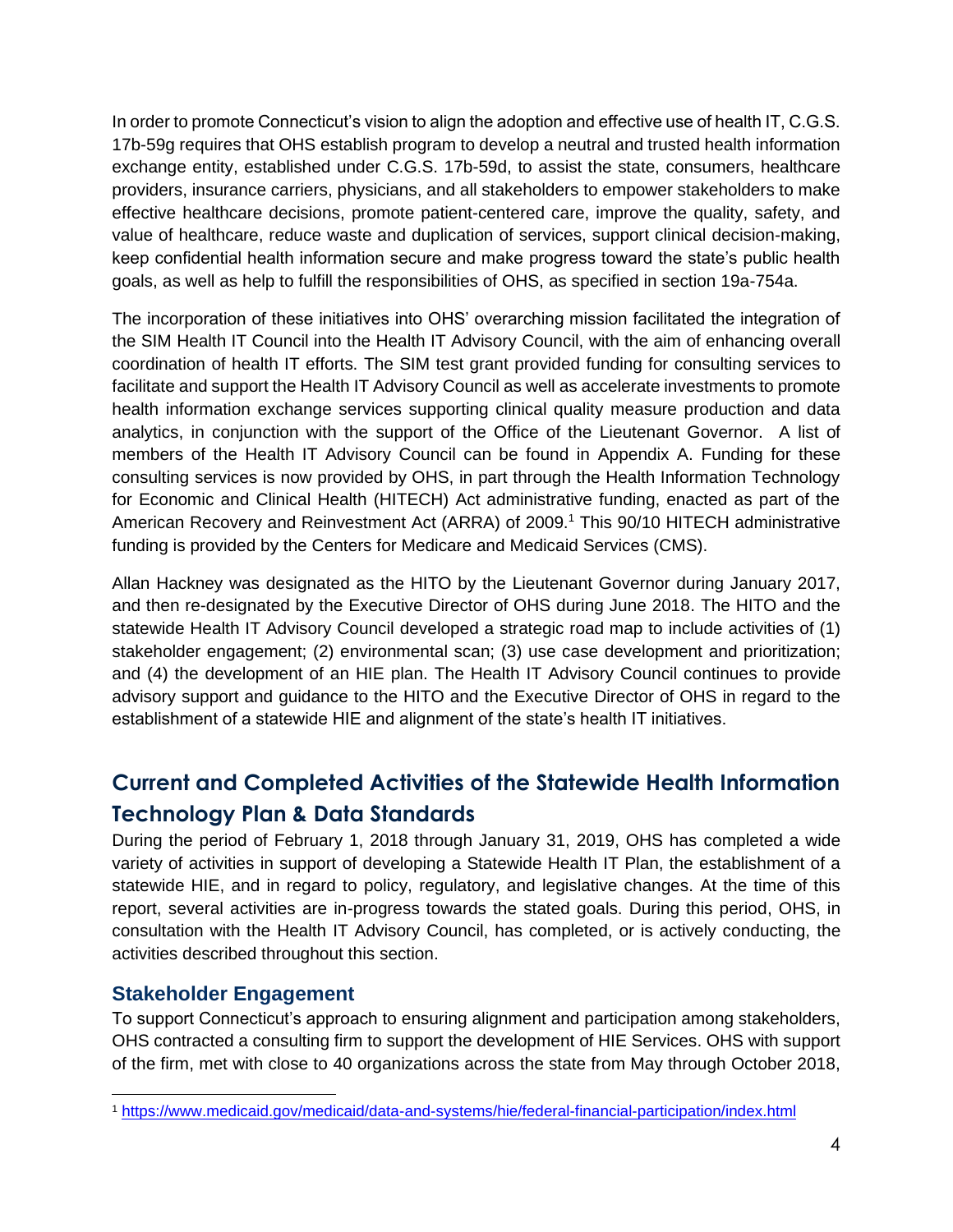including state agencies, provider organizations, hospitals, payers, healthcare organizations, consumers, and key health reform initiatives. These key-informant interviews were focused on implementation and provided insight into existing technical and operational infrastructure, as well as top priorities related to data sharing. Input, feedback, and business drivers were captured which continues to support business and functional requirements, documentation for prioritized use cases, and value propositions to support establishment of the HIE entity's sustainability plan. Participating organizations included:

- Access Health CT
- Anthem Blue Cross Blue Shield
- Center for Diagnostic Imaging
- Community Health Center Association of Connecticut
- Community Health Center, Inc.
- Community Medical Group, Inc.
- ConnectiCare
- Connecticut Children's Medical **Center**
- Connecticut Department of Children and Families
- Connecticut Department of Public **Health**
- Connecticut Health Foundation
- Connecticut Hospital Association
- Connecticut State Medical Society
- Consumer Advocate
- Fairfield County Medical Association
- Health IT Advisory Council
- Northeast Medical Group
- Office of Health Strategy
- Office of the Lt. Governor
- Office of the State Comptroller
- ProHealth Physicians
- Radiological Society of CT
- Senate Democrats
- Shipman & Goodwin
- SIM Quality Council
- St. Francis Hospital and Medical **Center**
- State Innovation Model
- The Griffin Hospital
- UConn Health
- United Healthcare
- Visiting Nurses Association (VNA) Community Healthcare and Hospice
- Wheeler Clinic
- Yale New Haven Health System

• Hartford Healthcare

## <span id="page-5-0"></span>**Development of Statewide Health IT Plan**

Pursuant to C.G.S. 17b-59a, the Statewide Health IT Plan is being developed by the Executive Director of OHS, in consultation with the Commissioner of the Department of Social Services (DSS) and the Health IT Advisory Council. As further defined by statutory requirements, the Statewide Health IT Plan shall establish electronic data standards to facilitate the development of integrated electronic health information systems for use by healthcare providers and institutions that receive state funding. Such electronic data standards shall:

- (1) Include provisions relating to security, privacy, data content, structures and format, vocabulary, and transmission protocols;
- (2) Limit the use and dissemination of an individual's Social Security number;
- (3) Require privacy standards no less stringent than the "Standards for Privacy of Individually Identifiable Health Information" establish under the Health Insurance Portability and Accountability Act of 1996 (HIPAA);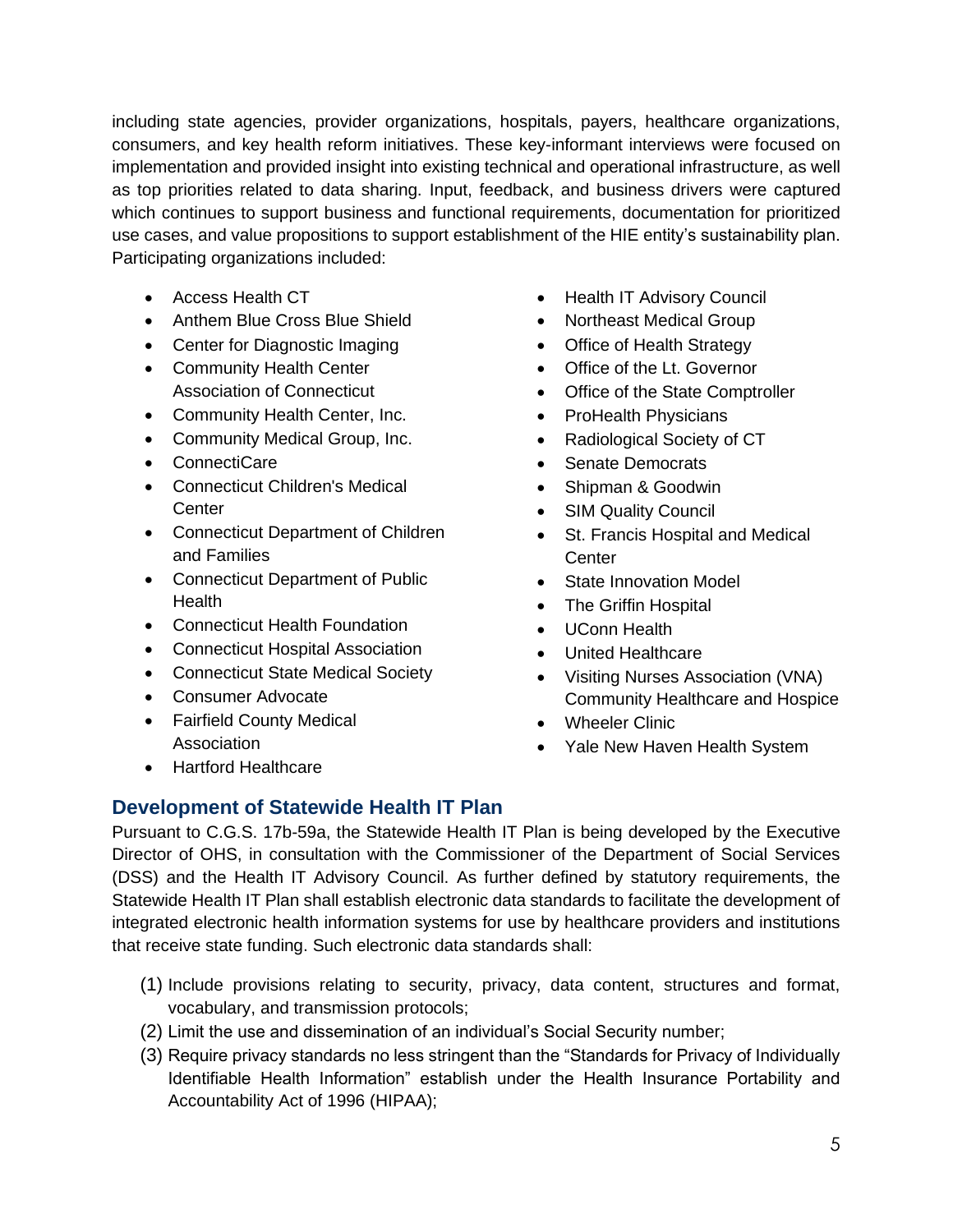- (4) Require that individually identifiable health information be secure and that such information be traceable by an electronic audit trail;
- (5) Be compatible with any national data standards in order to allow for interstate interoperability;
- (6) Permit the collection of health information in a standard electronic format; and
- (7) Be compatible with the requirements for an electronic health information system.

A draft Statewide Health IT Plan has been developed and will be further reviewed and refined in consultation with the Health IT Advisory Council, DSS, and the State Health IT Plan Design Group (as described below). The draft Statewide Health IT Plan is organized into three domains. The first domain, OHS Policy Support, addresses how health IT can be used to support OHS programs and the development of fact-based policies. The second domain, State Agency Engagement, and third domain, Innovation / Research & Development (R&D), address potential opportunities for broad collaboration that contribute to the mission of OHS and the improvement of health and healthcare across the state.

Together these three domains will define practical and value-added approaches to achieve both near-term impacts and longer-term strategic opportunities. The Health IT Plan should be viewed as the first iteration of a dynamic document that will continue to be refined annually in both its breadth and depth. Importantly, this document will support the state's commitment to ongoing stakeholder engagement around the adoption and use of health IT tools and HIE services, as well as quality measurement, quality reporting, and data analytic services. The Health IT Plan will be used as a tool for gathering input and reporting on progress made in key areas by public and private sector organizations serving Connecticut residents. Through listening sessions, community forums, interviews, and other methods for gathering input from citizens and stakeholders, new ideas will continue to be vetted and assimilated into future iterations.

#### <span id="page-6-0"></span>**Statewide Health IT Plan Design Group**

In support of the development and review of the Statewide Health IT Plan, an ad hoc design group was established in January 2019. The Statewide Health IT Plan Design Group is comprised of state agency representatives who currently serve on the Health IT Advisory Council. The Design Group will continue to meet as needed to support the review and refinement of the second domain of the Health IT Plan (State Agency Engagement). This group has been convened for two meetings and is actively planning the development of additional meetings with a broader set of state agency representatives, including technology and business owners. The following individuals are the current members of the State Health IT Plan Design Group:

- Vicki Veltri (Office of Health Strategy)
- Mark Raymond (Dept. of Administrative Services)
- Cindy Butterfield (Dept. of Children and Families)
- Joe Stanford (Dept. of Social Services)
- Rajiv Chawla (Access Health CT)
- Dennis Mitchell (Dept. of Developmental Services)
- Sandra Czunas (Office of the State Comptroller)
- Cheryl Cepelak (Dept. of Correction)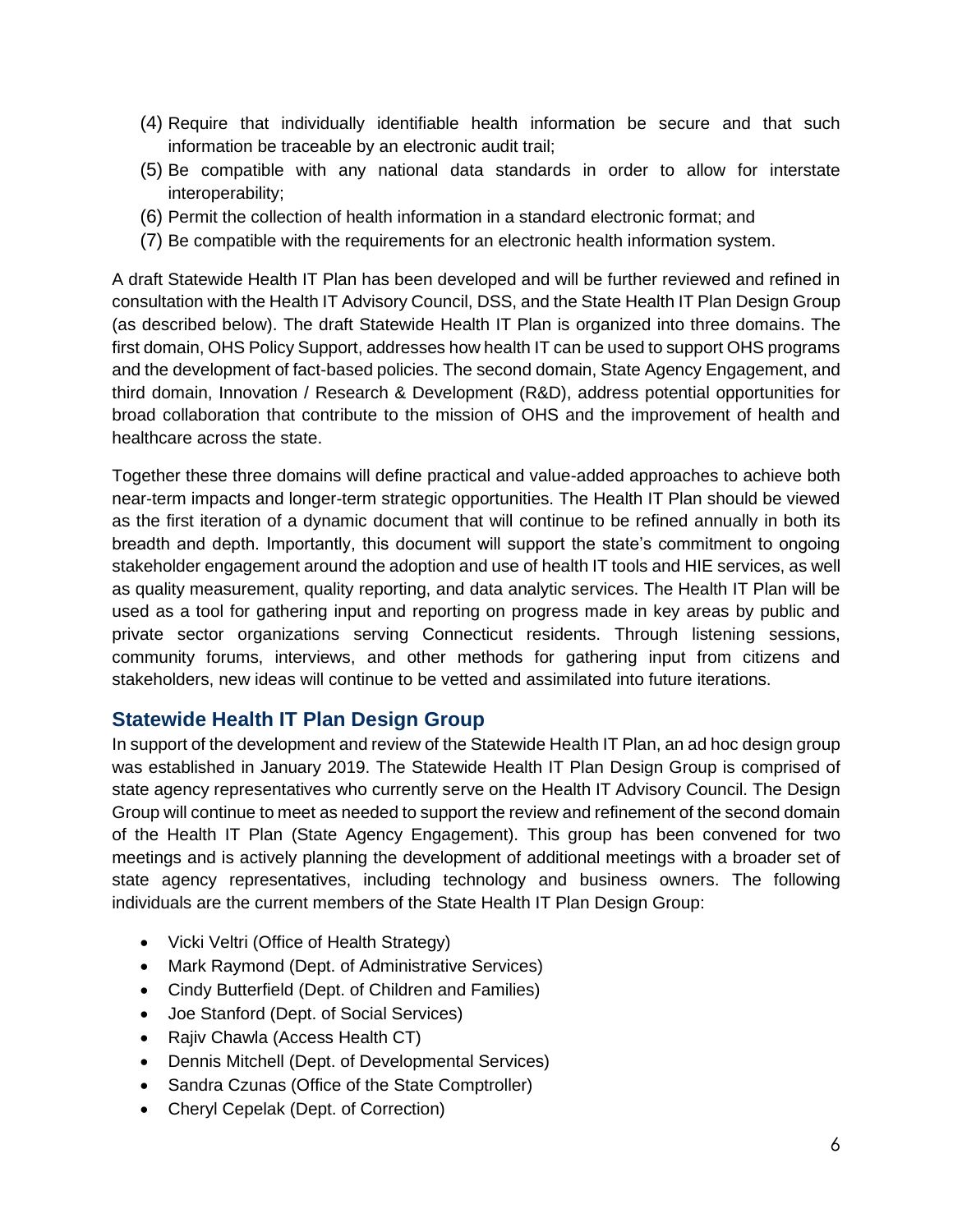- Mary Kate Mason (Dept. of Mental Health and Addiction Services)
- Ted Doolittle (Office of the Healthcare Advocate)
- Vanessa Hinton (Dept. of Public Health)

## <span id="page-7-0"></span>**Governance Design Group**

Recognizing that successful and sustainable data sharing initiatives are built upon solid foundations of governance and trust, the Health IT Advisory Council chartered a Governance Design Group to develop high-level recommendations for how to best establish an overall HIE governance framework for Connecticut. Such recommendations were prepared over the course of five meetings of the Governance Design Group from May through July of 2018. The recommendations were presented to the Health IT Advisory Council on July 19, 2018 and were approved unanimously. <sup>2</sup> The members of the Governance Design Group included:

- Roderick Bremby (Dept. of Social Services)
- Patricia Checko, DrPH (Co-chair of SIM Consumer Advisory Board and Health IT Advisory Council member)
- Jake Star (VNA Community Healthcare and Health IT Advisory Council member)
- Lisa Stump, MS, RPh (Yale New Haven Health and Health IT Advisory Council member)
- Bill Roberts, JD (Shipman & Goodwin LLP)
- Bruce Adams, JD (Office of the Lieutenant Governor)

Building upon previous planning and analysis, including the Environmental Scan<sup>3</sup> and HIE Use Case Design Group recommendations<sup>4</sup>, the HITO and the Health IT Advisory Council formally chartered<sup>5</sup> the formation of the Governance Design Group to address the following:

- 1. Relationship of the State of Connecticut, the HIE entity, OHS, and the Health IT Advisory Council;
- 2. Pros and cons of either establishing or designating an entity to oversee HIE operations;
- 3. Baseline elements of a trust agreement;
- 4. Table of contents for HIE policies and procedures; and
- 5. Critical success factors in HIE governance.

Through the detailed discussion of the Governance Design Group, recommendations were developed in nine separate categories, or building blocks, which are listed below.

- Mission, vision, and values
- Critical success factors
- Characteristics of a neutral and trusted entity

[Council/Reports/Environmental\\_Scan\\_Summary\\_Findings\\_FINAL\\_20170523.pdf?la=en](https://portal.ct.gov/-/media/OHS/Health-IT-Advisory-Council/Reports/Environmental_Scan_Summary_Findings_FINAL_20170523.pdf?la=en) 

<sup>5</sup> [https://portal.ct.gov/-/media/OHS/Health-IT-Advisory-Council/Design-](https://portal.ct.gov/-/media/OHS/Health-IT-Advisory-Council/Design-Groups/Governance/GovernanceDGProjectCharterV10-52118-003.pdf?la=en)

<sup>2</sup> [https://portal.ct.gov/-/media/OHS/Health-IT-Advisory-Council/Design-](https://portal.ct.gov/-/media/OHS/Health-IT-Advisory-Council/Design-Groups/Governance/Governance_DG_Final_Report_20180821.pdf)

[Groups/Governance/Governance\\_DG\\_Final\\_Report\\_20180821.pdf](https://portal.ct.gov/-/media/OHS/Health-IT-Advisory-Council/Design-Groups/Governance/Governance_DG_Final_Report_20180821.pdf) <sup>3</sup> [https://portal.ct.gov/-/media/OHS/Health-IT-Advisory-](https://portal.ct.gov/-/media/OHS/Health-IT-Advisory-Council/Reports/Environmental_Scan_Summary_Findings_FINAL_20170523.pdf?la=en)

<sup>4</sup> [https://portal.ct.gov/-/media/OHS/Health-IT-Advisory-Council/Design-](https://portal.ct.gov/-/media/OHS/Health-IT-Advisory-Council/Design-Groups/HIE/HIE_Use_Case_DG_Final_Report_20171101.pdf?la=en)

[Groups/HIE/HIE\\_Use\\_Case\\_DG\\_Final\\_Report\\_20171101.pdf?la=en](https://portal.ct.gov/-/media/OHS/Health-IT-Advisory-Council/Design-Groups/HIE/HIE_Use_Case_DG_Final_Report_20171101.pdf?la=en) 

[Groups/Governance/GovernanceDGProjectCharterV10-52118-003.pdf?la=en](https://portal.ct.gov/-/media/OHS/Health-IT-Advisory-Council/Design-Groups/Governance/GovernanceDGProjectCharterV10-52118-003.pdf?la=en)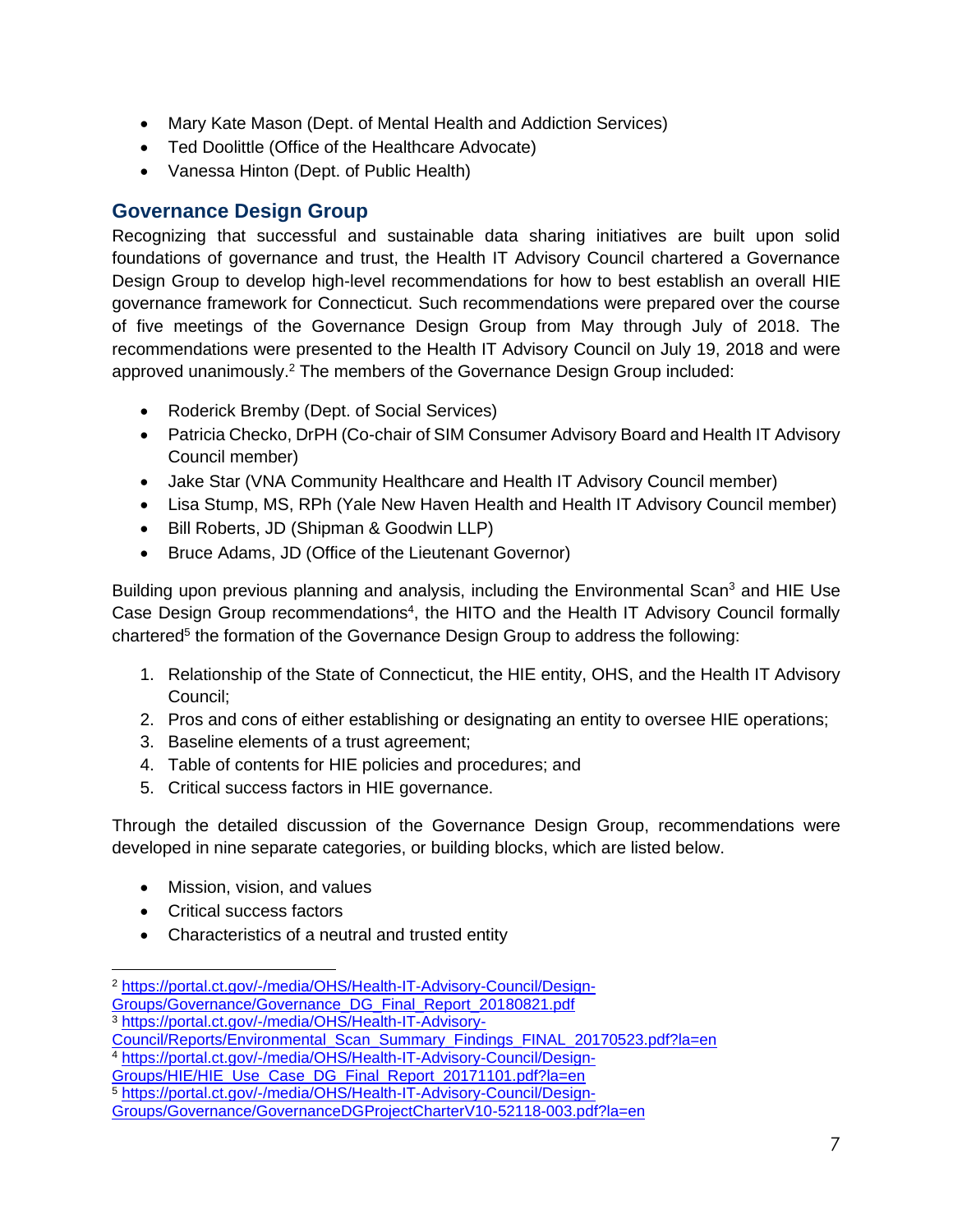- Relationship of the State of Connecticut, the HIE entity, OHS, and the Health IT Advisory Council
- Considerations for the creation of a new entity or the designation of an existing entity to oversee HIE operations
- Data governance as a component of corporate governance
- Elements of a trust agreement
- Table of contents for policies and procedures
- Conformance with the Trusted Exchange Framework and Common Agreement (TEFCA)

These recommendations will inform future policy and governance activities by the HIE entity and other stakeholders in the state.

## <span id="page-8-0"></span>**Consent Design Group**

The development, implementation, and management of a sound consent policy is foundational for the effective governance of health information exchange and an essential aspect of establishing a framework of trust. At its January 2019 meeting, the Health IT Advisory Council expressed support for a proposal from the HITO to establish a multi-stakeholder Consent Design Group to develop recommendations for a consent policy. The Design Group is being appointed in January 2019 and is expected to commence its work in March 2019. It is anticipated that the Design Group will meet eight times over the following three months. The topics that will be addressed include: a review of relevant State and Federal statutes, including HIPAA, core principles related to consent, specially protected health information, and tools for consent management.

## <span id="page-8-1"></span>**CancelRx Work Group**

In October 2017, medication reconciliation was identified as a priority use case by the Health IT Advisory Council. In response to this, a multi-stakeholder group organically convened to discuss how they could productively engage in Health Information Exchange (HIE) planning and implementation activities in collaboration with the emerging plans for state-wide HIE services and the priority use cases that had recently been approved.

This newly formed group agreed that medication reconciliation is a major pain point and patient safety issue for all clinical leaders and their healthcare organizations. They identified one component of the solution that was technically available to prescribing clinicians but was underutilized due to a number of reasons that were not clear to the initial group. This was an HIT messaging standard called CancelRx that allows clinicians to electronically cancel a prescription for a patient using their Electronic Health Record (EHR). Although this solution exists, adoption rates of the CancelRx function in CT are low. In January 2018, the first of these multi-stakeholder groups was convened by a physician-informatician and clinical advisor to the HITO at UConn Health to create recommendations and propose pilot solutions for sharing & dissemination across CT for continued work. There were 11 CancelRx meetings total from January - September 2018 with over 50 participants ranging from physicians, pharmacists, health IT professionals, State agency representatives, pharmacy students, EHR vendor representatives, Standards setting organizations (NCPDP) and ePrescribing Hub Vendors. Collectively, the CancelRx Workgroup decided to take a 3-pronged approach. The three working subgroups formed were 1) Workflow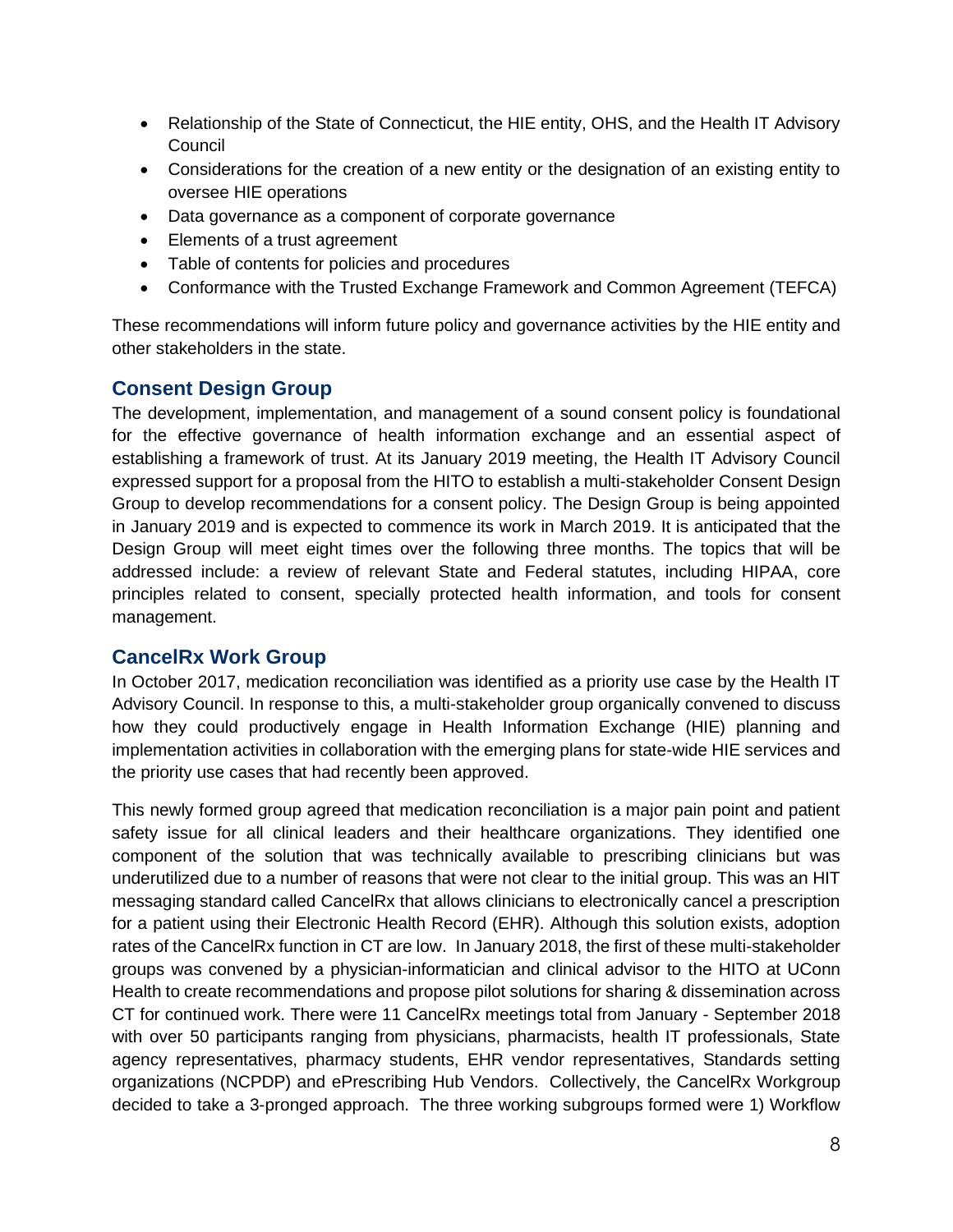2) Return on Investment for each stakeholder and 3) Technical Standards. After evaluating CancelRx pilots in CT and elsewhere, recommendations from the CancelRX group will be submitted to the Health IT Advisory Council for review and action in early 2019. These recommendations are contained in the accompanying Executive Summary.

In May 2018, the Connecticut General Assembly legislatively approved the creation of the Medication Reconciliation and Polypharmacy (MRP) Work Group to address the broader topics of medication reconciliation. The MRP Work Group is described in greater detail below. The recommendations of the CancelRx Work will be delivered to the MRP Work Group and will continue to be developed, refined, validated, and disseminated to stakeholders across the state. Information from these recommendations will be used to develop a use case, create a learning community for technical training and guidance on implementing CancelRx, to build a use case, and to assess the discontinuation of medications through the integration of the HIE and other public and private information systems.

## <span id="page-9-0"></span>**Medication Reconciliation and Polypharmacy Work Group**

In May 2018, the Governor signed Special Act 18-6 6 , *An Act Requiring the HITO to Establish a Working Group to Evaluate Issues Concerning Polypharmacy and Medication Reconciliation.*  Special Act 18-6 stated that the members of the working group, who shall be appointed by the HITO, shall include, but not be limited to the following:

- 1. Two experts in polypharmacy;
- 2. Two experts in medication reconciliation;
- 3. A representative of the Department of Consumer Protection;
- 4. A pharmacist licensed under chapter 400j of the general statutes;
- 5. A prescribing practitioner; and
- 6. A member of the state Health Information Technology Advisory Council established pursuant to section 17b-59f of the general statutes.

In addition, the statue stated, "Not later than July 1, 2019, the HITO shall report, in accordance with the provisions of C.G.S. 11-4a, regarding the findings and recommendations of the working group to the joint standing committee of the General Assembly having cognizance of matters relating to public health and general law." OHS and the HITO, in consultation with the Health IT Advisory Council, recruited members for the MRP Work Group in August 2018. The Work Group was officially convened in September 2018 and meets on a monthly basis. A complete listing of MRP Work Group members can be found in Appendix B.

In order to more efficiently address the myriad of issues and topics associated with medication reconciliation and polypharmacy, the MRP Work Group formed four specific Sub-committees: (1) Technology & Innovation; (2) Medication Reconciliation & Deprescribing; (3) Engagement & Safety; and (4) Policy. In addition, the Work Group developed and approved an initial project charter, including the following high-level project goals and objectives:

• Develop, implement, and operate an effective organizational structure and process;

<sup>6</sup> <https://www.cga.ct.gov/2018/act/sa/pdf/2018SA-00006-R00SB-00217-SA.pdf>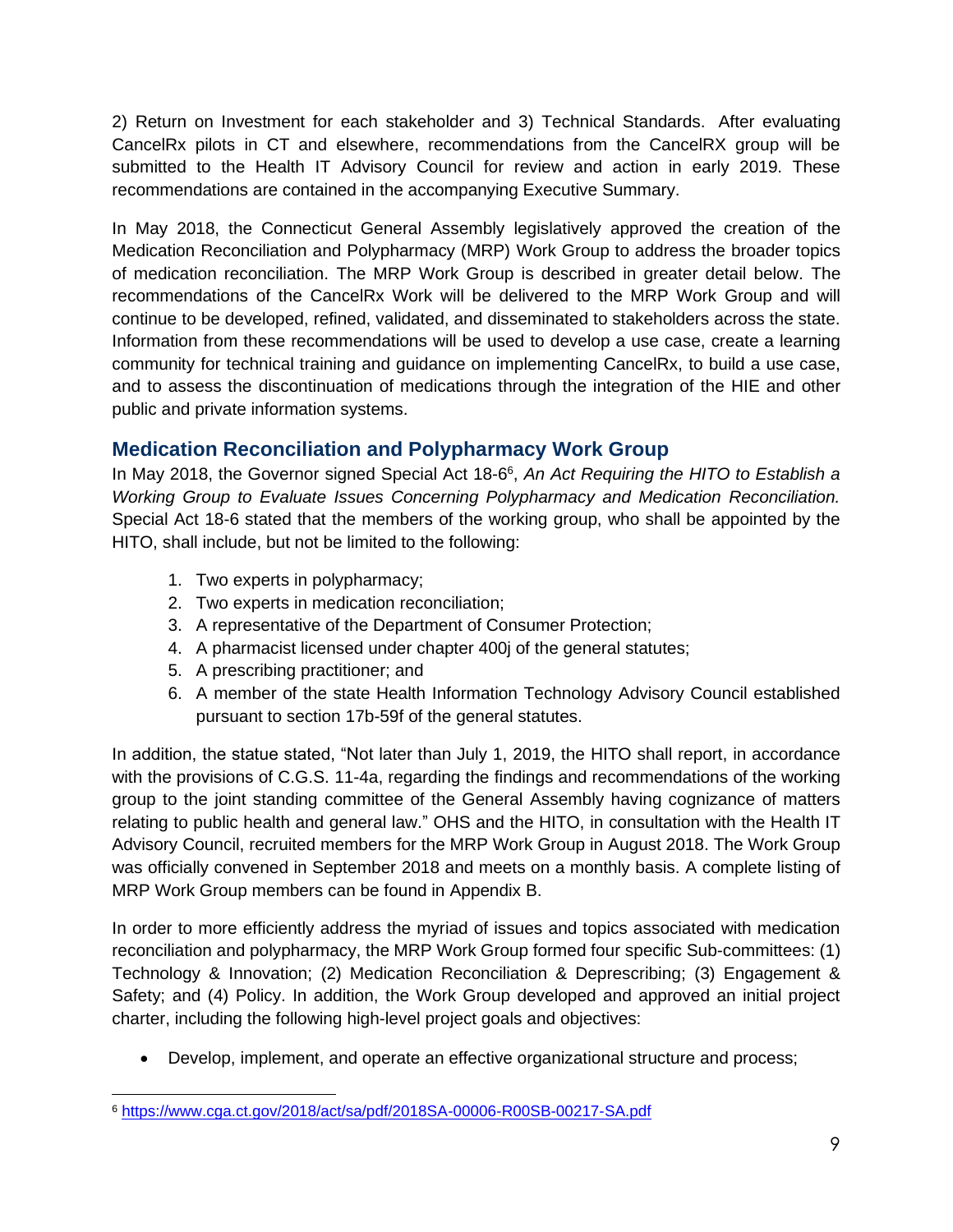- Establish foundational definitions for Work Group activities;
- Secure funding for planning, design, and implementation activities;
- Develop strategies to operationalize medication reconciliation by defining responsibilities, communication, and providing guidance to healthcare professionals around best practices;
- Identify mechanisms to enhance efficiency and effectiveness of cancelling prescription medications;
- Develop strategies to operationalize deprescribing be defining responsibilities, communication, and providing guidance to healthcare professionals around best practices;
- Develop strategies for communicating with and engaging key stakeholders;
- Support the implementation of priority recommendations based on funding availability and design approval; and
- Evaluate the effectiveness of any implemented standards and solutions.

The MRP Work Group, and its established Sub-committees, will continue to meet regularly during the first half of 2019, and will submit recommendations to the Connecticut General Assembly and the Health IT Advisory Council in July 2019. At the discretion of the members, the Work Group can elect to continue their work beyond the July 1, 2019 deadline. A list of members of the MRP Work Group and sub-committees can be found in Appendix B.

## <span id="page-10-0"></span>**Healthcare Cabinet Data & Cost Containment Group**

In furtherance of its work to support more effective healthcare in the state, the Healthcare Cabinet established the Data & Cost Containment Group in August 2018. The purpose of this group is to review the availability and accessibility of health and human services data that could support the development of sound, fact-based healthcare policy for the state. Current members of the group include:

- Vicki Veltri (Office of Health Strategy)
- Rob Blundo (AccessHealth CT)
- Ted Doolittle (Office of the Healthcare Advocate)
- Josh Wojcik (Office of the State Comptroller)
- Kelly Sinko (Office of Policy and Management)
- Ellen Andrews (CT Health Policy Project)
- Shelly Sweatt (T.R. Paul, Inc.)
- Pat Baker (Connecticut Health Foundation)
- Susan Adams (Cigna)

The Data & Cost Containment Group has met four times and will continue to meet in 2019 to define recommended areas of priority and focus. Preliminary priorities that will undergo further review and analysis include:

- Out-of-pocket cost burden;
- Variations in utilization and cost;
- Preventable hospitalizations, readmissions, and emergency department visits; and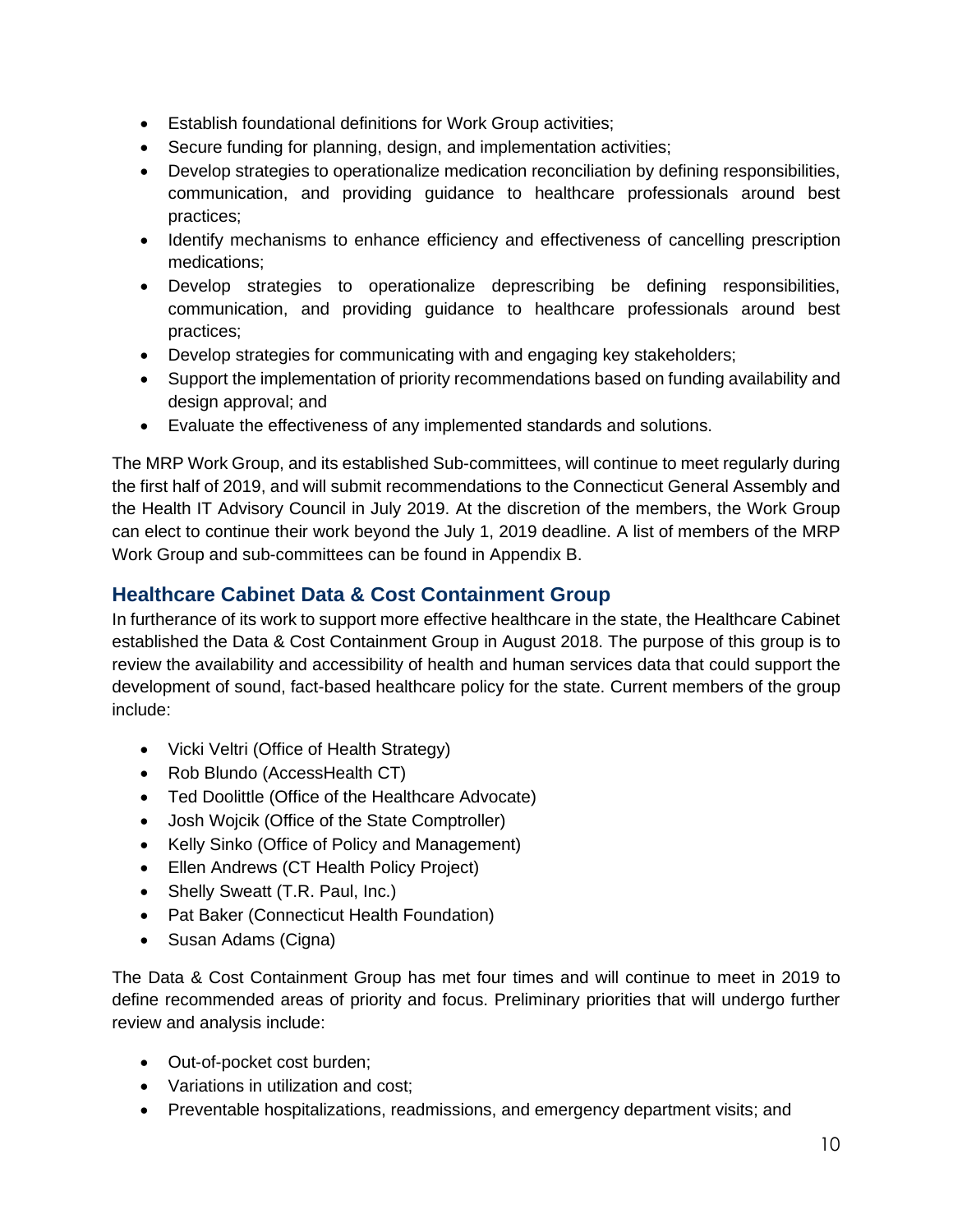• Over-utilization, under-utilization, and waste.

Recommendations are scheduled for review by the Healthcare Cabinet at its April 2019 meeting.

### <span id="page-11-0"></span>**Health Equity Data Analytics**

As part of the stakeholder outreach conducted in 2017, a top priority in the analysis of the outreach findings was "Connecticut must keep patients and consumers as a primary focus in all efforts to improve health IT or HIE, including addressing health equity and the social determinants of health." A clear priority if health equity arose from this stakeholder outreach and provided an opportunity to integrate data in a holistic manner with population health, consumer awareness, quality improvement and other potential needs in an innovative and impactful manner. In partnership with the Connecticut Health Foundation, the HITO established the Health Equity Data Analytics Project (HEDA).

The HEDA Project is identifying and defining the "vital few" health equity data elements relevant to health equity issues in Connecticut, and collaborating with the HIT architectural team, UConn AIMS, to incorporate those elements into the emerging health analytics architecture. Additionally, the goal of this project is to propose a potential use case that can be used in a future pilot or prototype to demonstrate the use of the health equity data elements in an analytical context that leads to clinical actions. The output of this project will drive two additional activities, which are:

- 1. Inform the components of the health data architecture to address health equity, ensuring that foundational and elemental structures that anticipate incremental additions of data related to health equity and social determinants are considered and embedded in the architecture.
- 2. Provide a model for piloting, testing and proving the hypothesis that proactive alerts can be an effective tool for addressing health equity gaps.

The HEDA Project is broken into 4 phases including Planning, Discovery & Analysis, Incorporation of HE data into the CDAS Architecture, and Pilot Use Case Development. At this time, the HEDA project has begun Phase 2: Discovery & Analysis and is currently developing a short-term work plan for the environmental analysis of the as-is and future landscape in Connecticut. As part of this phase, team members have are identifying stakeholders to interview, identify best practices internal and external to Connecticut, as well as identify data sources. By April, the HEDA Project expects to develop a use case for incorporating health equity data into the CDAS architecture.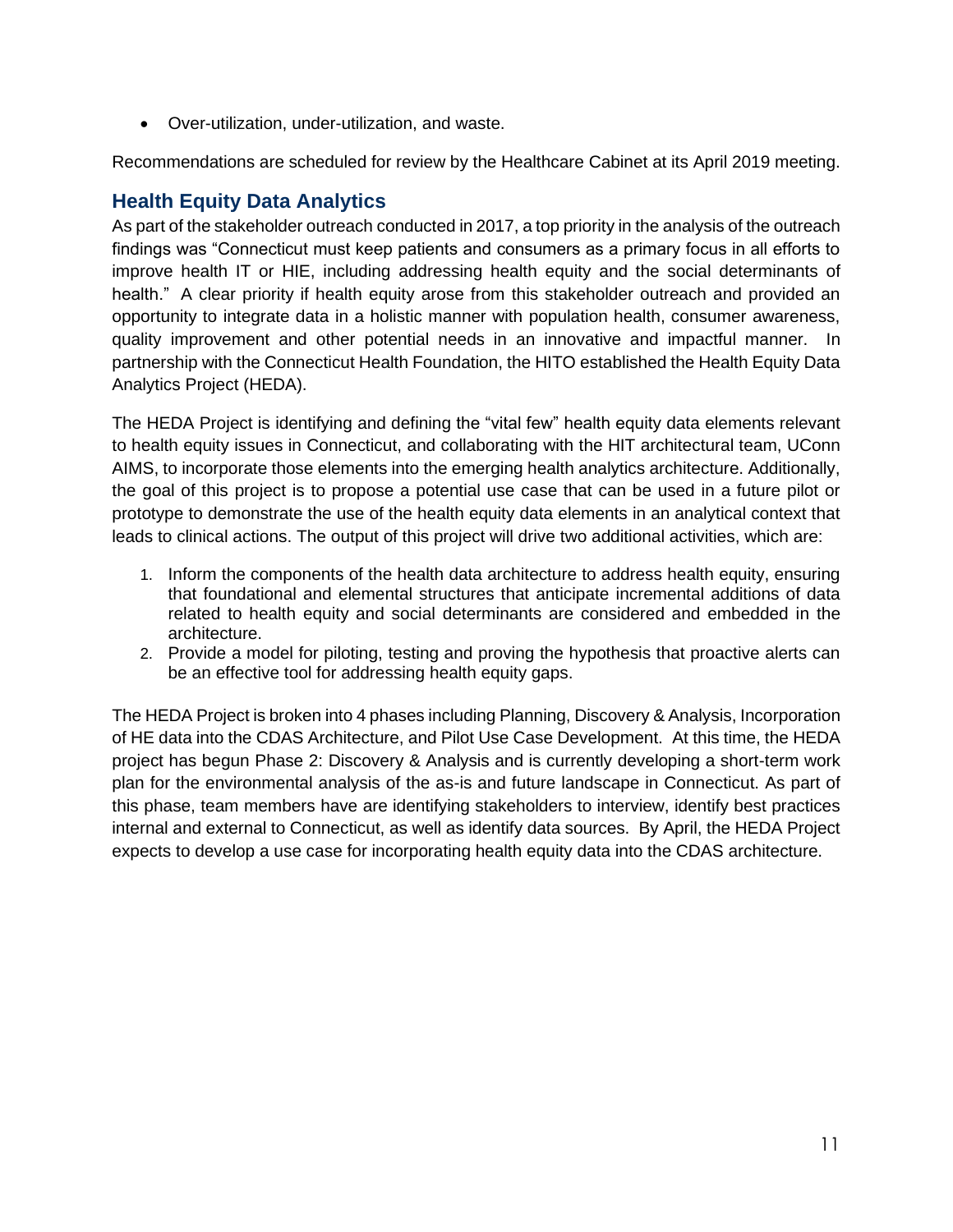## <span id="page-12-0"></span>**The Establishment of the Statewide HIE**

Under the Executive Director and the HITO, OHS has accomplished planning, development and implementation activities over the past year that support the establishment of a statewide HIE. These activities have included the submission and approval of the Implementation Advance Planning Document (IAPD) funding request for Health IT and HIE planning activities (Appendix D), submission of the SIM Operational Plan for Award Year 4, and the development of an IAPD-Update (Appendix D) to secure additional funding for the planning, design, development, and implementation activities for health IT and HIE in Connecticut.

#### <span id="page-12-1"></span>**Approved Implementation Advance Planning Document Funding**

On May 4, 2017 CMS approved Connecticut's IAPD funding request to support statewide Health IT and HIE planning, design, development, and implementation activities during federal fiscal year (FFY) 2017 for \$1,624,318 with an effective date of January 1, 2017. On October 4, 2017, CMS approved planning funding to support statewide Health IT and HIE planning during FFYs 2018 and 2019 for \$4,972,990 with an effective date of October 1, 2017. On May 11, 2018 CMS approved funding for the immunization information system (IIS). Then on September 5, 2018, CMS approved the additional Health IT and HIE request of \$12,170,013 to be added to the previously approved FFY 2019 budget with an effective date of October 1, 2018. A summary of the Appendix D Health IT and HIE IAPD funding requests that have been submitted to CMS since the appointment of the HITO are listed in table below.

| <b>Approval Date</b> | <b>Title</b> | <b>Funding Period</b> | <b>Related to HIE</b> |              |
|----------------------|--------------|-----------------------|-----------------------|--------------|
|                      |              |                       | Total                 | <b>FFP</b>   |
| 05/04/2017           | IAPD-U       | 10/01/16 - 9/30/17    | \$1,624,318           | \$1,461,886  |
| 10/04/2017           | IAPD-U       | 10/01/17 - 9/30/19    | \$4,972,990           | \$4,475,691  |
| 5/11/2018            | IAPD-U       | 10/01/17 - 9/30/19    | \$7,077,960           | \$6,370,164  |
| 09/05/2018           | IAPD-U       | 10/01/18 - 9/30/19    | \$19,247,972          | \$17,323,175 |

## <span id="page-12-2"></span>**Submission of Implementation Advanced Planning Document Update Appendix D**

The State of Connecticut, through a collaboration between OHS, DSS, and DPH, are actively working to develop an additional IAPD-U funding request for FFYs 2019 and 2020. This IAPD-U has been reviewed by the Health IT Advisory Council and will be submitted to CMS in the near future. The current request, as detailed below, builds on previous requests to support additional HIE implementation activities. The table below summarizes the current HIE request.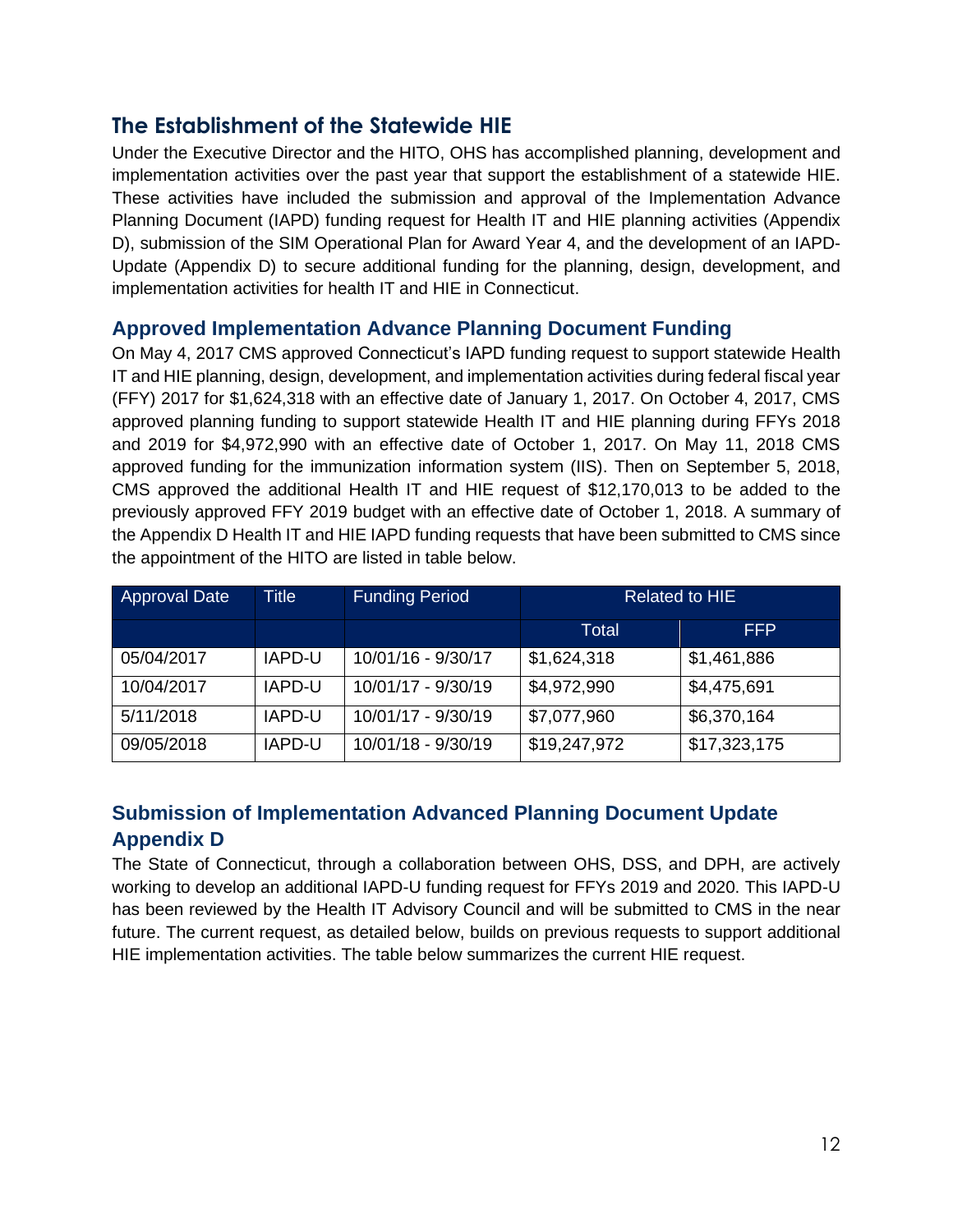| TOTAL BUDGET REQUEST: FFY 2019 & FFY 2020 |                              |    |                   |     |                 |    |                   |
|-------------------------------------------|------------------------------|----|-------------------|-----|-----------------|----|-------------------|
| Year                                      | <b>Cost Category</b>         |    | Federal Share 90% |     | State Share 10% |    | <b>Total 100%</b> |
| <b>FFY 2019</b>                           | <b>HIE</b>                   | Ş  | 22,351,071.25     |     | 2,483,452.36    |    | 24,834,523.62     |
|                                           | <b>Immunization Registry</b> | \$ | 1,175,465.70      | \$, | 130,607.30      | \$ | 1,306,073.00      |
|                                           | Total for FFY 2019           | Ş  | 23,526,536.95     | \$  | 2,614,059.66    |    | 26,140,596.62     |
|                                           |                              |    |                   |     |                 |    |                   |
| FFY 2020                                  | <b>HIE</b>                   | \$ | 25,277,543.08     | S   | 2,808,615.90    | Ş  | 28,086,158.98     |
|                                           | <b>Immunization Registry</b> | \$ | 1,524,534.30      | \$  | 169,392.70      |    | 1,693,927.00      |
|                                           | Total for FFY 2020           | \$ | 26,802,077.38     | \$  | 2,978,008.60    | Ş  | 29,780,085.98     |
| <b>Total (FFY 2019 - FFY 2020)</b>        |                              | \$ | 50,328,614.33     | S   | 5,592,068.26    |    | 55,920,682.59     |

Connecticut is pursuing a network-of-networks model for statewide HIE. This model will support connectivity between existing HIE organizations offering data sharing services to providers and hospitals and will also support those providers and hospitals leveraging EHR functionality to connect and share health data through national interoperability initiatives. This model was deliberated and affirmed by the state Health IT Advisory Council. The HIE services will be developed to support identified use cases and ensure healthcare organizations in Connecticut have the ability to exchange data in a secure, standard, and flexible environment, whether they are connecting through a community or private HIE service provider, using national standards for point-to-point exchange, or participating in a national interoperability initiative. The figure below depicts the HIE vision of Connecticut, where the statewide HIE will:

- Provide a mechanism for providers and other caregivers to connect directly to the Statewide HIE entity;
- Leverage existing data sharing initiatives;
- Establish the ability to participate with national interoperability initiatives;
- Implement a common statewide service utility to support secure connectivity across the provider and caregiver community and the implementation of current and future use cases;
- Assist Eligible Providers and Eligible Hospitals in meeting Meaningful Use and Promoting Interoperability requirements; and
- Provide mechanisms for the participation of community organizations, behavioral health providers, long-term and post-acute care providers, and others who may not have the technology or resources to participate in the same manner as those with certified EHR systems.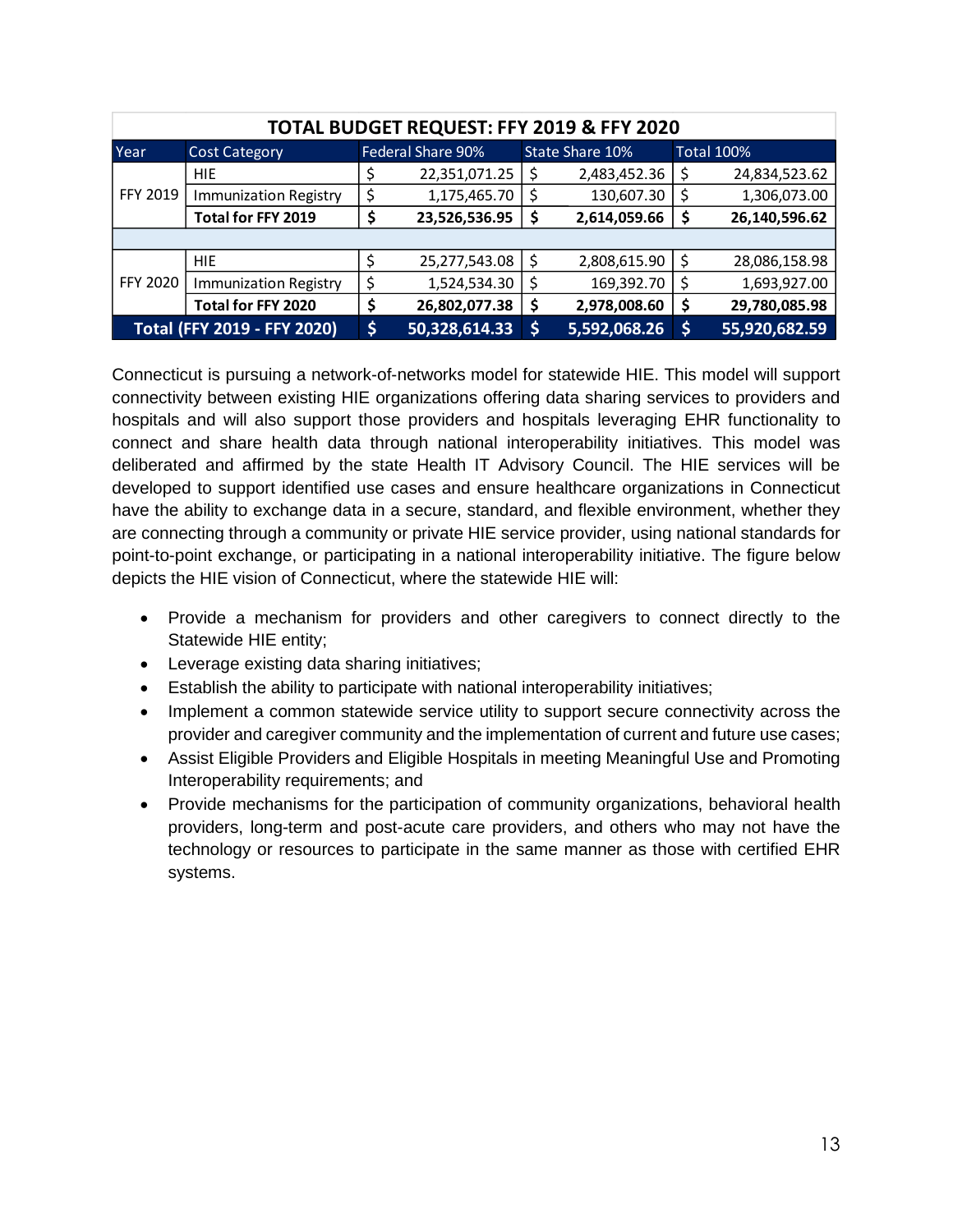

As part of these efforts, healthcare organizations are required to connect to the statewide HIE with an expectation that hospitals and clinical laboratories will connect within one year of the HIE becoming operational, and provider organizations connecting within two years. To meet the statutory requirements, the state is in the process of developing an HIE entity to oversee and drive services to support the exchange of health data in the state. The establishment and operationalization of the HIE entity is described in more detail below. OHS has identified the following planning, design, and development activities needs to support the advancement of the statewide HIE plan and expand the state's health IT functionalities:

- Administration of the health IT functions within OHS
- **Domain 1:** Establishment of the HIE entity and the HIE entity Governance Framework to support statewide health data exchange
- **Domain 2:** Development of the technical infrastructure to support the Connecticut network-of-networks model for health information exchange
- **Domain 3:** Provision of technical assistance and onboarding support for providers and hospitals to connect to the HIE entity directly, or through a hub organization on the Connecticut HIE network
- **Domain 4:** Provision of ongoing outreach, education, and engagement to stakeholders about the value health IT and HIE services provide

The Technical Assistance and Connectivity Program represents the majority of the new Health IT and HIE funding requested by this IAPD-U. This funding will be used to build upon the foundational work with initial implementers in the current IAPD. The proposed approach for the Technical Assistance and Connectivity Program was modeled after a deliverable-based approach that has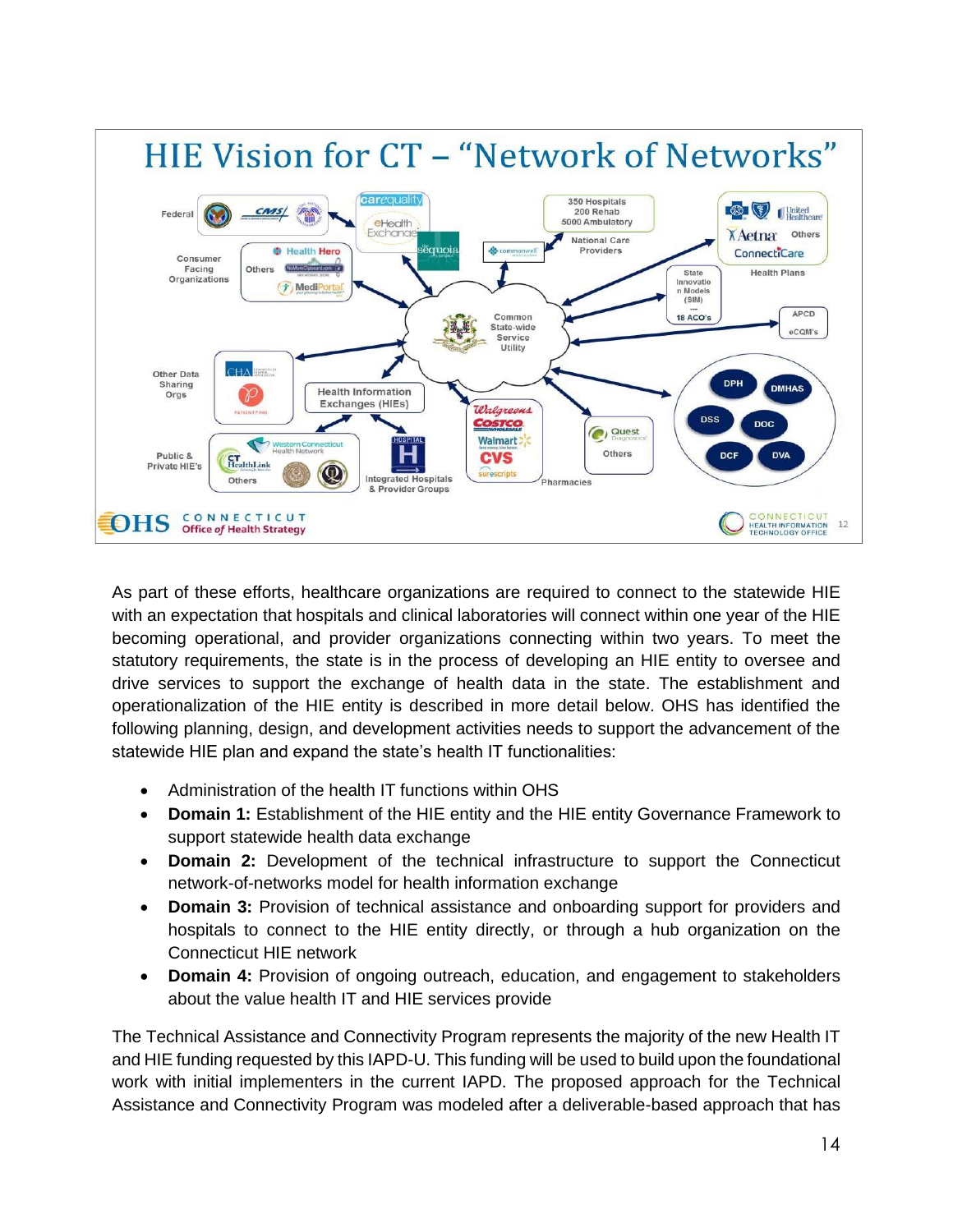been successfully deployed in New Jersey. The Technical Assistance and Connectivity Program funding will be used for the following six purposes:

- 1. To provide temporary capacity to OHS and the HIE entity to develop and administer the HIE Technical Assistance and Connectivity Program;
- 2. To offset the initial cost of connections for Medicaid providers and hospitals participating with a qualified HIE node or connecting directly to the statewide HIE;
- 3. To support the connection of qualified HIE nodes to the HIE entity to ensure statewide connectivity and data availability to all Medicaid providers;
- 4. To provide associated support through the HIE entity to qualified HIE nodes and provider and hospital participants, including education, technical assistance, training, and outreach communication support during the timeframe of the Technical Assistance and Connectivity Program;
- 5. To reduce provider burden by providing integrated information access across HIE nodes and by streamlining clinical and administrative workflows through the statewide HIE entity; and
- 6. To develop an audit program within OHS that will help ensure the Technical Assistance and Connectivity Program has effective mechanisms to distribute funds to participants, including the qualified HIE nodes, and that the organizations receiving funds are using those resources responsibly and effectively.

New funding is also requested for planning, design, and development of a Use Case Factory Model (UCFM) which is a sociotechnical construct that enables prioritized and systematic data sharing among stakeholders aligned with the plan, design, develop, and implementation process. The UCFM includes an agile stage-gate methodology that allows all stakeholders to contribute their conceptual ideas into a process that refines concepts against the technical, regulatory, financial, or organizational constraints and evaluates the magnitude of the value proposition.

In addition, new funding has been requested to support the planning, design, and development of a few high priority use cases that have been identified during previous planning activities. This includes a State Medication Management Service (SMMS), a Statewide Electronic Consent Management System (eCMS), and an eConsult / eReferrals use case.

#### <span id="page-15-0"></span>**Submission of the State Innovation Model Operational Plan**

On February 1, 2019 the SIM PMO submitted the SIM Operational Plan Award Year 4 Update to CMMI. The Operational Plan outlines the strategy that will be executed over the duration of the SIM test grant, with a focus on the final award year (February 1, 2019 – January 31, 2020). The Operational Plan is consistent with the approach set forth in the original test grant application and is supplemented with plans developed since the application was submitted. It outlines model goals, supporting strategies, milestones, and allocation of funding among project components. This year's Operational Plan places a greater emphasis on building the foundation for sustainability and the extension of Connecticut's population health strategy to support upstream root cause reduction of health risk. The Operational Plan will govern the business relationship between Connecticut and CMMI and establish accountability for proposed strategies.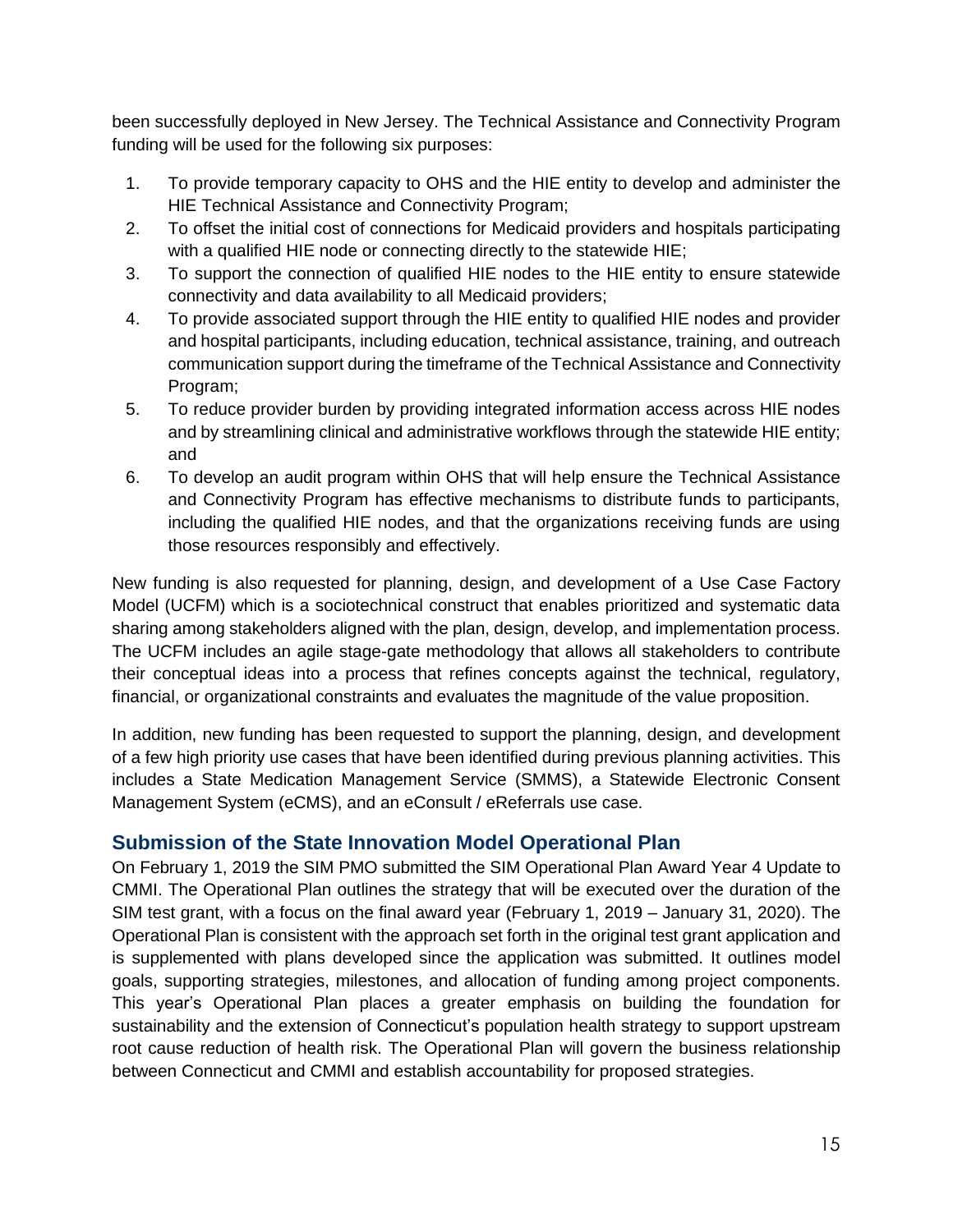The Operational Plan also provides details on the Core Data Analytics Solution (CDAS). As described in greater detail in the following section, CDAS will enhance statewide data sharing and enable the analytic capabilities to provide data and information to drive efficient, effective, and personalized patient-centered care to improve health outcomes. CDAS is primarily focused on quality and utilization measures and analytics to enable value-based care initiatives. OHS is in the process of developing CDAS through the University of Connecticut (UConn) Analytics and Information Management Solutions (AIMS) group.

A Driver Diagram (Appendix C) was developed to illustrate how SIM initiatives connect with one another and the various drivers that will enable SIM to achieve its aims. The diagram also creates the high-level framework that guides this Operational Plan. The Driver Diagram identifies the following: project aims, primary drivers, secondary drivers, and accountability targets. The capabilities that the HIE services and CDAS enable are critical to the SIM drivers and to the care delivery and payment reforms that providers in the state are adopting.

## <span id="page-16-0"></span>**Development of Core Data Analytics Solution and Electronic Clinical Quality Measure (eCQM) Model**

As described above, the SIM PMO, Office of State Comptroller (OSC), OHS, and UConn AIMS teams collaborated in 2018 to establish CDAS to further promote SIM's initiatives, aligning with the movement towards alternative payment models. These new payment models give providers incentives to improve the efficiency, effectiveness, and outcomes of patient healthcare, and therefore more of a reason to share information. Technical and analytics assistance to these providers on how to best use health IT tools, data, and information will support transformation and influence behavior change.

In the short-term, CDAS will promote the use of eCQMs and advanced analytics by improving outcomes by increasing the use of eCQMs and analytics in quality improvement and alternative payment model efforts of payers, providers, and employers. In the long-term, the solution is to expand CDAS outputs, including population health analytics by enabling more targeted, holistic, and population health-centered interventions through the use of additional data sources, such as social determinant of health data, public data sources, and more.

A structured approach to identify organizations to model and promote the use of eCQMs for quality improvement was developed based on feedback received via provider and health plan outreach across Connecticut. The Request for Application (RFA) process facilitated by OHS was open to providers across the state and resulted in eight provider organizations being selected as Model participants. These eight organizations include an optimal variety of providers, including health systems, Accountable Care Organizations (ACOs) and Federally Qualified Health Centers (FQHCs). The technical and operational teams that support the Model facilitated planning meetings with each participant and all participants joined a meeting outlining the approach to legal agreements. Technical, business, and legal activities continued through the end of 2018 leading toward a successful launch of the pilot in 2019.

As the state agency responsible for the management of health benefits for the state employee and retiree populations, OSC will receive eCQM data to better monitor providers and give them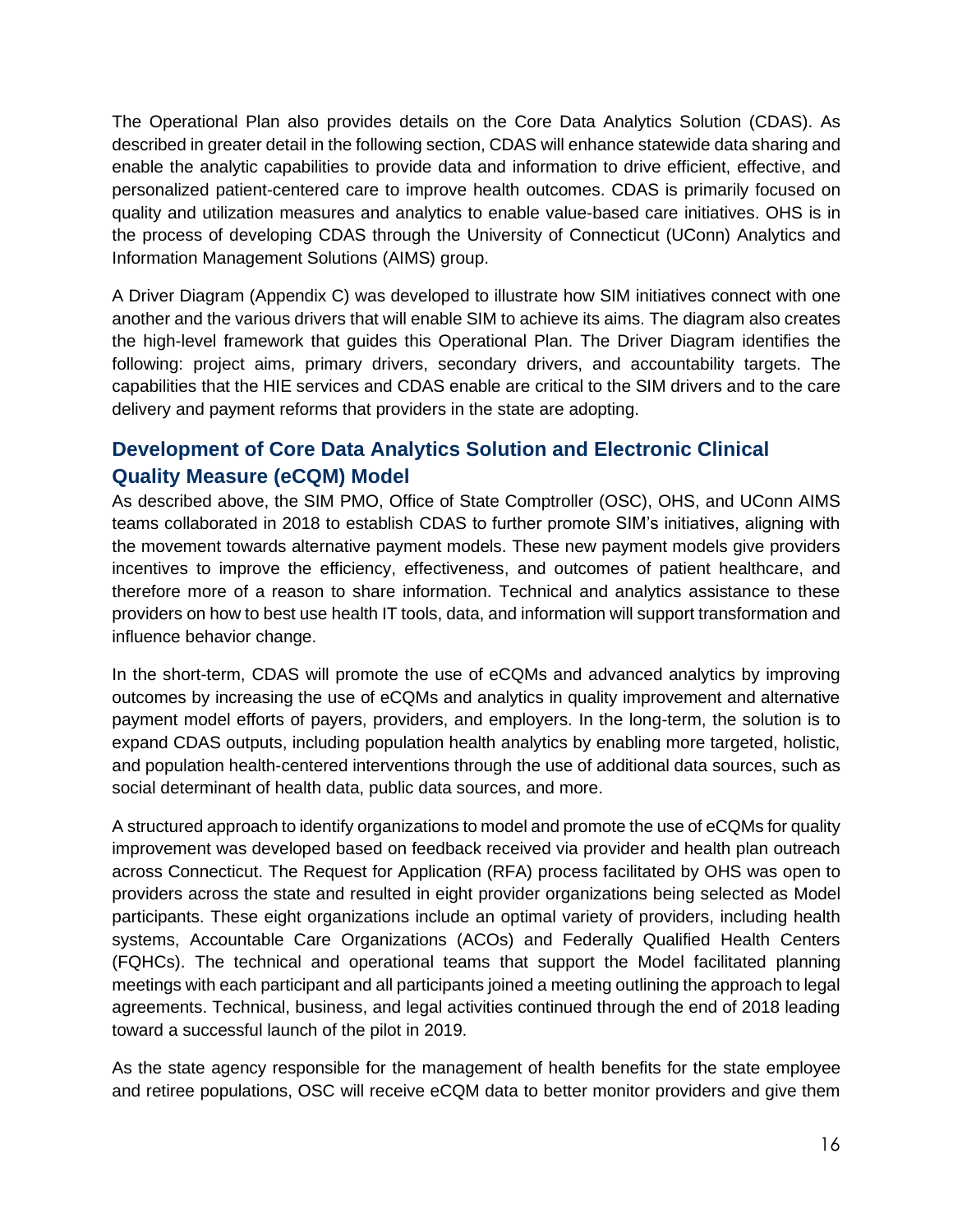feedback and tools so that they can improve care delivery to the state public employee and retiree populations. OSC facilitated participation in the CDAS eCQM Model with the two health plans that manage the state employee and retiree populations. OSC, OHS, and participating health plans designed and initiated the approach for integrating health plan data with the provider data collected from those selected during the RFA process into the Model.

Business and functional requirements gathered from provider and health plan outreach were documented and leveraged as a basis for defining initial technical requirements. In following an Agile System Development Lifecycle (SDLC), these requirements will be validated and used as the basis of initial functionality. Each iteration of the Agile process will focus on the delivery and release of solution components as they become available, meeting the incremental business and functional requirements captured as part of this use case.

The CDAS architecture is based on leading technologies that have been implemented across many other industries and leverages open source and commercial off the shelf (COTS) components. This architecture approach along with the technology components provides a configurable solution, not a custom coded solution, and is designed to incorporate the HITRUST framework into the security program from its inception. HITRUST is a hybrid of other leading security frameworks and is the healthcare industry's third-party validated security framework of choice. In recognition of Connecticut's unique architectural approach to HIE, ONC and CMS requested Connecticut leadership share the design with national audiences for other states to emulate.

Under the guidance of the UConn AIMS team, the initial components of CDAS were designed, developed and configured in collaboration with COTS vendors and development partners. As the technology solution scales beyond the CDAS eCQM model to meet the requirements of Connecticut's emerging use cases, the team will scale to address the associated challenges.

## <span id="page-17-0"></span>**Establishment of the Health Information Exchange Entity**

C.G.S. 17b-59g establishes that one of the purposes of the program is to expedite the development of the statewide HIE and to "assist the Statewide Health Information Exchange in establishing and maintaining itself as a neutral and trusted entity that serves the public good for the benefit of all Connecticut residents." Supported by recommendations of the Health IT Advisory Council and its Governance Design Group, OHS has made significant progress in efforts to establish a not-for-profit HIE entity to serve as the corporate home for the delivery of high-value HIE services. Articles of Incorporation have been drafted and are under review by OPM. Once these Articles have been finalized and members of the board of directors have been designated, the HIE will begin its governance and operational activities. The adoption of bylaws of corporate policies will take place at the board of director's organizational meeting.

Work is well underway to put in place an effective operating structure and management team, including selection of a Chief Operating Officer. In addition, processes have been established for the planning, design, acquisition, implementation, and operations of HIE services, building upon recommendations from the Health IT Advisory Council and input from stakeholders across the state.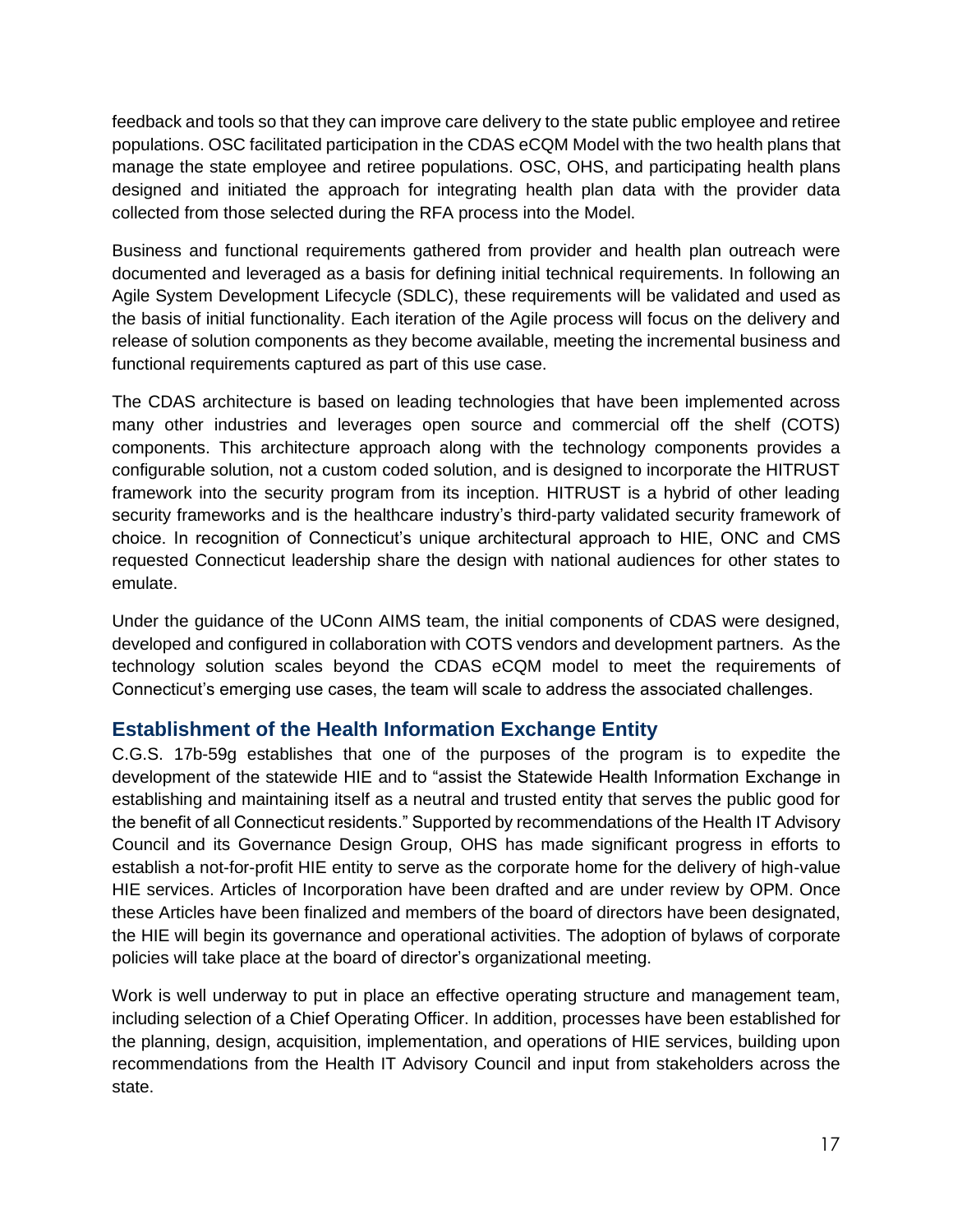## <span id="page-18-0"></span>**All-Payer Claims Database (APCD)**

Significant progress has been realized in the organization, processing and reporting of data from the APCD program. P.A. 18-91, transferred administrative duties to the Executive Director of OHS. Pursuant to legislative mandate, the Executive Director of OHS shall:

- Make data in the all-payer claims database available to any state agency, insurer, employer, healthcare provider, consumer of healthcare services or researcher for the purpose of allowing such person or entity to review such data as it relates to healthcare utilization, costs or quality of healthcare services.
- If health information, as defined in 45 CFR 160.103, as amended from time to time, is permitted to be disclosed under the Health Insurance Portability and Accountability Act of 1996, P.L. 104-191, as amended from time to time, or regulations adopted thereunder, any disclosure thereof made pursuant to this subdivision shall have identifiers removed, as set forth in 45 CFR 164.514, as amended from time to time.
- Any disclosure made pursuant to this subdivision of information other than health information shall be made in a manner to protect the confidentiality of such other information as required by state and federal law.

A number of definitions, parameters, and processes have been established that codify the manner in which data can be released. The first of these is the Limited Data Set (LDS). There are 18 specific identifiers that need to be removed in order for the LDS to be considered de-identified. The identifiers include such data elements as names, addresses, telephone numbers, and Social Security numbers. There is also the concept of a Covered Entity, which are the healthcare providers (so long as they transmit health data via a standard), health plans, and healthcare clearinghouses. Covered Entities may disclose LDS data if: (1) the purpose is research, healthcare operations, or public health; (2) LDS has been redacted for the 18 specific identifiers; and (3) the recipient enters into a data use agreement outlining specific safeguards. Safe Harbor Data Fields from the eligibility table, medical table, medical claim header table, pharmacy table, and pharmacy supplemental table have also been identified, and a Data Field Matrix has been created to demonstrate the 200+ data fields contained within an APCD extract.

A carefully designed process for making and reviewing data requests has been fully implemented, with oversight provided by the Data Release Committee of the APCD Advisory Group. The Data Release Committee was very active in 2018, with monthly meetings to evaluate data release applications. Applicants approved to receive data from the APCD include: UConn Health, Altarum, Southern California University of Health Sciences, Yale, and My Medical Shopper. Mechanisms to streamline data requests are under review and development.

## <span id="page-18-1"></span>**Recommendations for Policy, Regulatory, Legislative Changes, and Other Initiatives Promoting the State's Health Information Technology**

As mentioned previously, the State of Connecticut, enabled by recent legislation (P.A. 16-77, P.A. 17-2, and P.A. 18-91), aims to establish a neutral, trusted organization representing public and private interests to operate the statewide HIE. This organization will establish and oversee a common set of policies and procedures, business practices, and standards to drive trusted health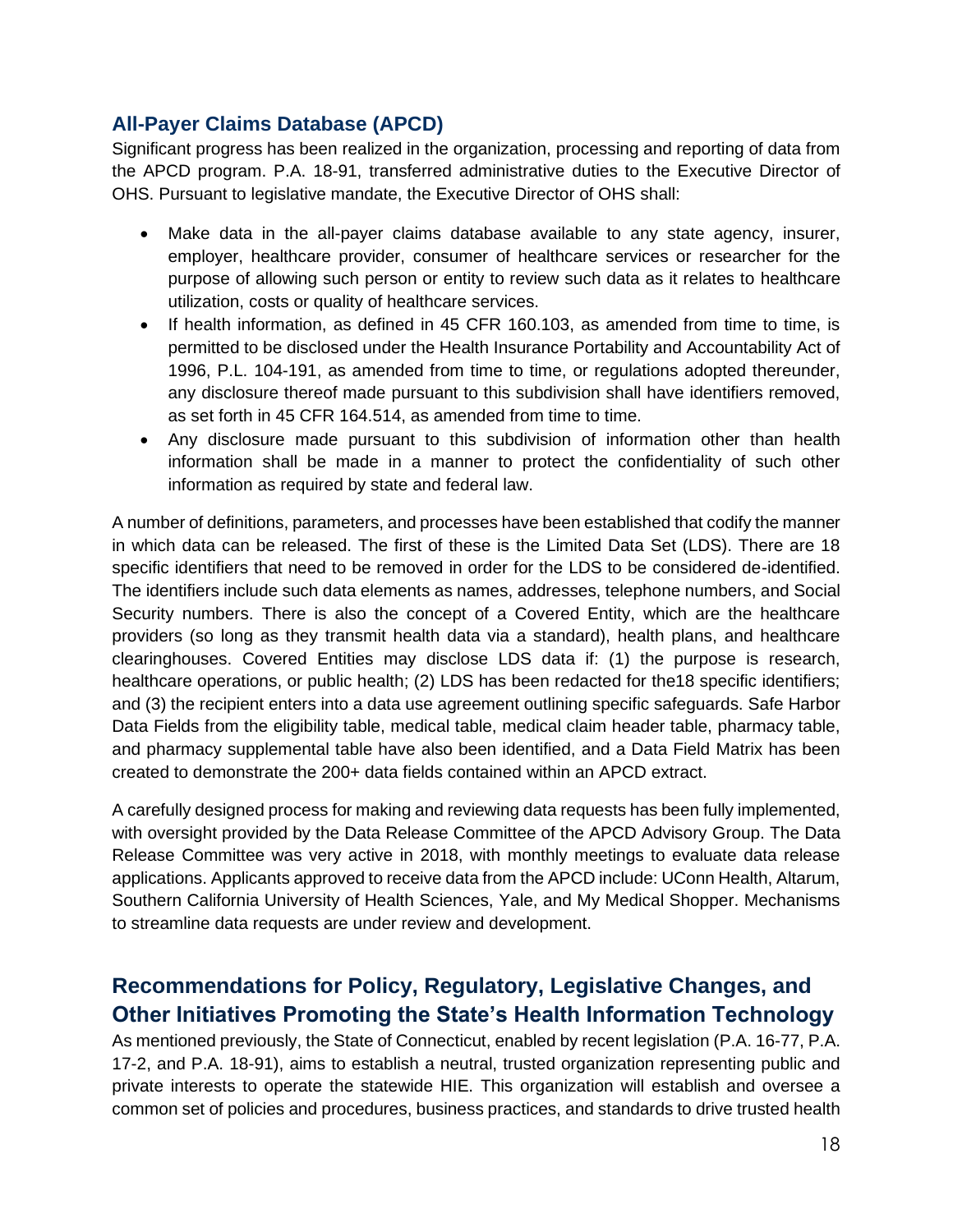information exchange to support patient-centered care, ensure privacy and security of data exchanged, and to decrease the costs and complexity of exchange and analytics. OHS will continue to review and monitor any proposed or enacted legislative changes related to its legislatively defined responsibilities. OHS, in consultation with the Health IT Advisory Council, will also make recommendations for policy, regulatory and legislative changes as needed to support its defined goals and objectives and legislatively defined responsibilities.

On October 24, 2018, House Resolution 6 (H.R. 6)<sup>7</sup>, The Substance Use-Disorder Prevention that *Promotes Opioid Recovery and Treatment for Patients and Communities Act (SUPPORT Act)*, was signed into law. Section 5042 of this law provides for the expansion of capabilities and use of Prescription Drug Monitoring Programs (PDMPs) and provides 100% federal funding to states to ensure compliance with requirements. In order to analyze this opportunity, determine priorities, and define common objectives, OHS will convene relevant state agencies in the near future. Currently, OHS is awaiting the release of implementation rules from the Office of Management and Budget regarding the process for the development and submission of funding requests.

<sup>7</sup> <https://www.congress.gov/bill/115th-congress/house-bill/6>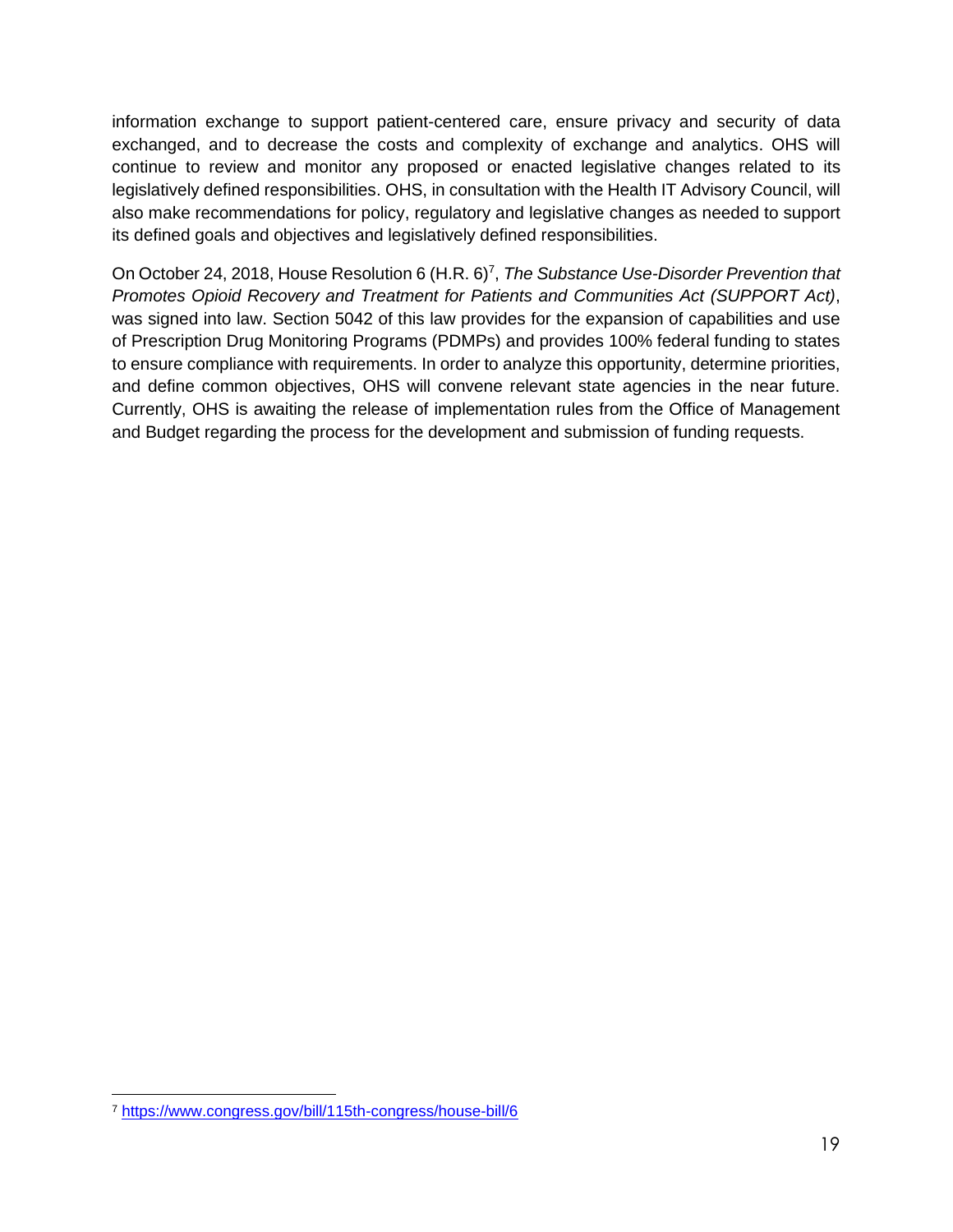## <span id="page-20-0"></span>**Appendix A: Health IT Advisory Council Membership**

|     | <b>Health IT Advisory Council</b>              |                                           |                                                                                                                |  |  |  |
|-----|------------------------------------------------|-------------------------------------------|----------------------------------------------------------------------------------------------------------------|--|--|--|
|     | Appointment by                                 | Name                                      | Represents                                                                                                     |  |  |  |
| 1.  | <b>Statute</b>                                 | <b>Appointment Date</b><br>Allan Hackney  | Health Information Technology Officer or<br>designee                                                           |  |  |  |
| 2.  | <b>Statute</b>                                 | Joe Stanford (designee)<br>5/11/2017      | Commissioner of Social Services or designee                                                                    |  |  |  |
| 3.  | <b>Statute</b>                                 | Mary Kate Mason (designee)<br>11/15/2018  | <b>Commissioner of Mental Health and Addiction</b><br>Services or designee                                     |  |  |  |
| 4.  | <b>Statute</b>                                 | Cindy Butterfield (designee)<br>4/17/2017 | Commissioner of Children and Families or<br>designee                                                           |  |  |  |
| 5.  | <b>Statute</b>                                 | Cheryl Cepelak (designee)                 | Commissioner of Correction or designee                                                                         |  |  |  |
| 6.  | <b>Statute</b>                                 | Vanessa Hinton (designee)<br>7/8/2016     | Commissioner of Public Health or designee                                                                      |  |  |  |
| 7.  | <b>Statute</b>                                 | Dennis Mitchell (designee)<br>3/16/2017   | Commissioner of Developmental Services or<br>designee                                                          |  |  |  |
| 8.  | <b>Statute</b>                                 | Sandra Czunas (designee)<br>12/21/2017    | <b>State Comptroller or Designee</b>                                                                           |  |  |  |
| 9.  | <b>Statute</b>                                 | Mark Raymond                              | CIO or designee                                                                                                |  |  |  |
| 10. | <b>Statute</b>                                 | Robert Blundo (designee)<br>3/22/2017     | CEO of the CT Health Insurance Exchange or<br>designee                                                         |  |  |  |
| 11. | <b>Statute</b>                                 | Mark Schaefer                             | An expert in state healthcare reform initiatives<br>appointed by the Executive Director of OHS                 |  |  |  |
| 12. | <b>Statute</b>                                 | Dr. Bruce Metz                            | CIO of UCHC or designee                                                                                        |  |  |  |
| 13. | <b>Statute</b>                                 | <b>Ted Doolittle</b>                      | Healthcare Advocate or designee                                                                                |  |  |  |
| 14. | <b>Governor</b>                                | Vacant                                    | Representative of a health system that includes<br>more than one hospital                                      |  |  |  |
| 15. | Governor                                       | David Fusco<br>3/9/2016                   | Representative of the health insurance industry                                                                |  |  |  |
| 16. | <b>Governor</b>                                | Nicolangelo Scibelli<br>1/19/2016         | Expert in health information technology                                                                        |  |  |  |
| 17. | Governor                                       | Patricia Checko<br>1/19/2016              | Healthcare consumer or consumer advocate                                                                       |  |  |  |
| 18. | <b>Governor</b>                                | <b>Robert Tessier</b><br>10/8/2015        | An employee or trustee of a plan established<br>pursuant to subdivision (5) of subsection (c) of 29<br>USC 186 |  |  |  |
| 19. | <b>President Pro</b><br>Tempore of Sen.        | <b>Robert Rioux</b><br>9/20/2016          | Representative of a federally qualified health<br>center                                                       |  |  |  |
| 20. | <b>President Pro</b><br><b>Tempore of Sen.</b> | Jeannette DeJesus<br>7/31/2015            | Provider of Behavioral Health Services                                                                         |  |  |  |
| 21. | <b>President Pro</b><br>Tempore of Sen.        | Vacant                                    | Representative of the Connecticut State Medical<br>Society                                                     |  |  |  |
| 22. | Speaker of the<br>House of Rep.                | Lisa Stump<br>11/22/2016                  | Technology expert who represents a hospital<br>system                                                          |  |  |  |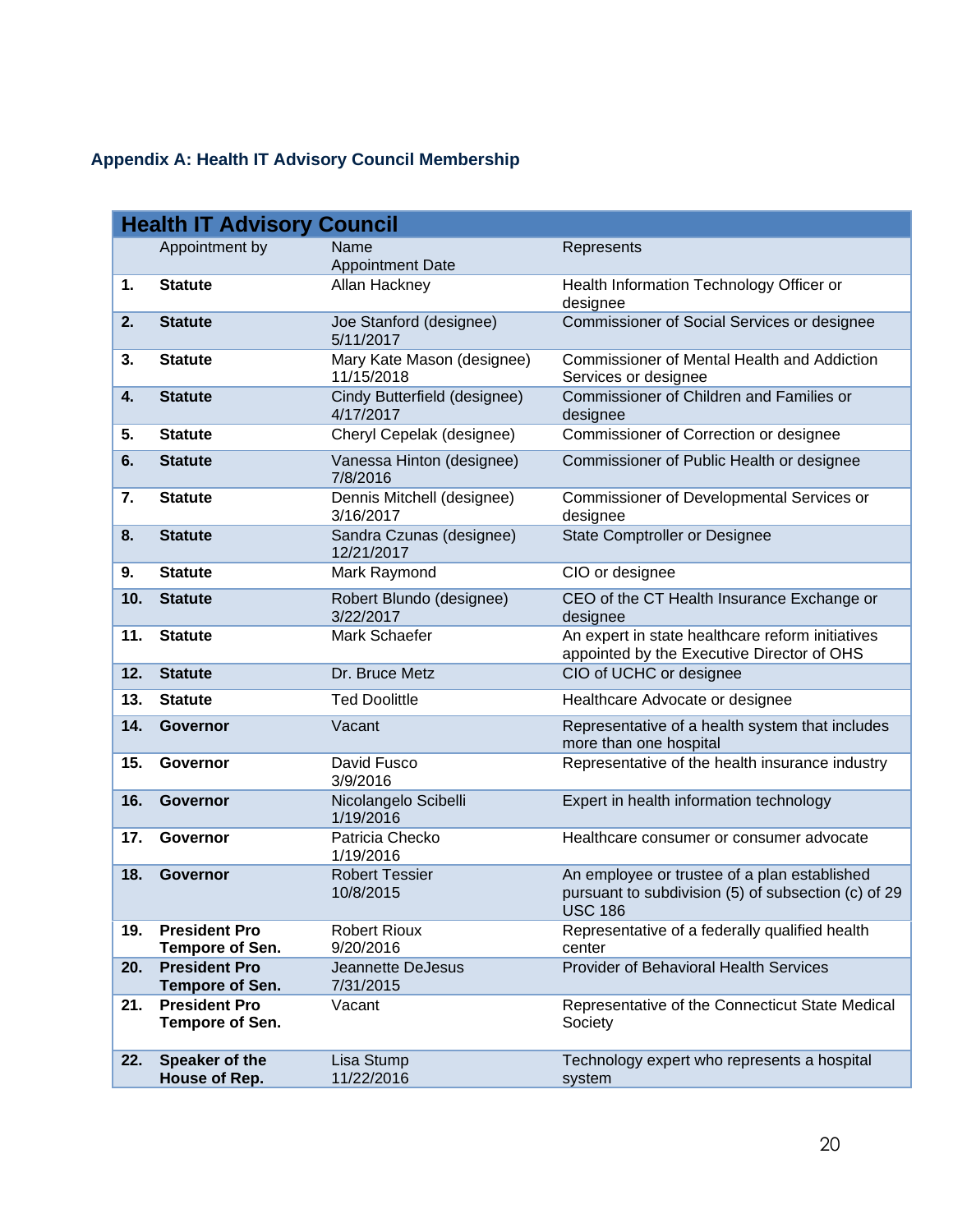| 23. | Speaker of the<br>House of Rep.                       | Vacant                                            | Provider of home healthcare services                                                                  |
|-----|-------------------------------------------------------|---------------------------------------------------|-------------------------------------------------------------------------------------------------------|
| 24. | Speaker of the<br>House of Rep.                       | <b>Tekisha Everette</b><br>2/9/2018               | Healthcare consumer or a healthcare consumer<br>advocate                                              |
| 25. | <b>Majority Leader of</b><br>the Sen.                 | <b>Patrick Charmel</b><br>11/30/2015              | Representative of an independent community<br>hospital                                                |
| 26. | <b>Majority Leader of</b><br>the House of Rep.        | Patrick Troy, MD<br>12/13/2017                    | Physician who provides services in a<br>multispecialty group and who is not employed by<br>a hospital |
| 27. | <b>Minority Leader of</b><br>the Sen.                 | Joseph L. Quaranta, MD<br>(Co-Chair)<br>7/22/2015 | Primary care physician who provides services in<br>a small independent practice                       |
| 28. | <b>Minority Leader of</b><br>the House of Rep.        | Alan D. Kaye, MD<br>8/24/2015                     | Expert in healthcare analytics and quality<br>analysis                                                |
| 29. | <b>President Pro</b><br>Tempore of Sen.               | Dina Berlyn (designee)                            | President Pro Tempore of Senate or designee                                                           |
| 30. | Speaker of the<br>House of Rep.                       | Vacant                                            | Speaker of the House of Representatives or<br>designee                                                |
| 31. | <b>Minority Leader of</b><br>the Sen.                 | Vacant                                            | Minority Leader of the Senate or designee                                                             |
| 32. | <b>Minority Leader of</b><br>the House of Rep.        | Vacant                                            | Minority Leader of the House of Representatives<br>or designee                                        |
| 33. | <b>Health IT Advisory</b><br><b>Council Co-Chairs</b> | <b>Stacy Beck</b><br>7/9/2018                     | Representative of a commercial health insurer                                                         |
| 34. | <b>Health IT Advisory</b><br><b>Council Co-Chairs</b> | Vacant                                            | Health IT Advisory Council Co-Chairs Appointee                                                        |
| 35. | <b>Health IT Advisory</b><br><b>Council Co-Chairs</b> | Vacant                                            | Health IT Advisory Council Co-Chairs Appointee                                                        |
| 36. | <b>Health IT Advisory</b><br><b>Council Co-Chairs</b> | Vacant                                            | Health IT Advisory Council Co-Chairs Appointee                                                        |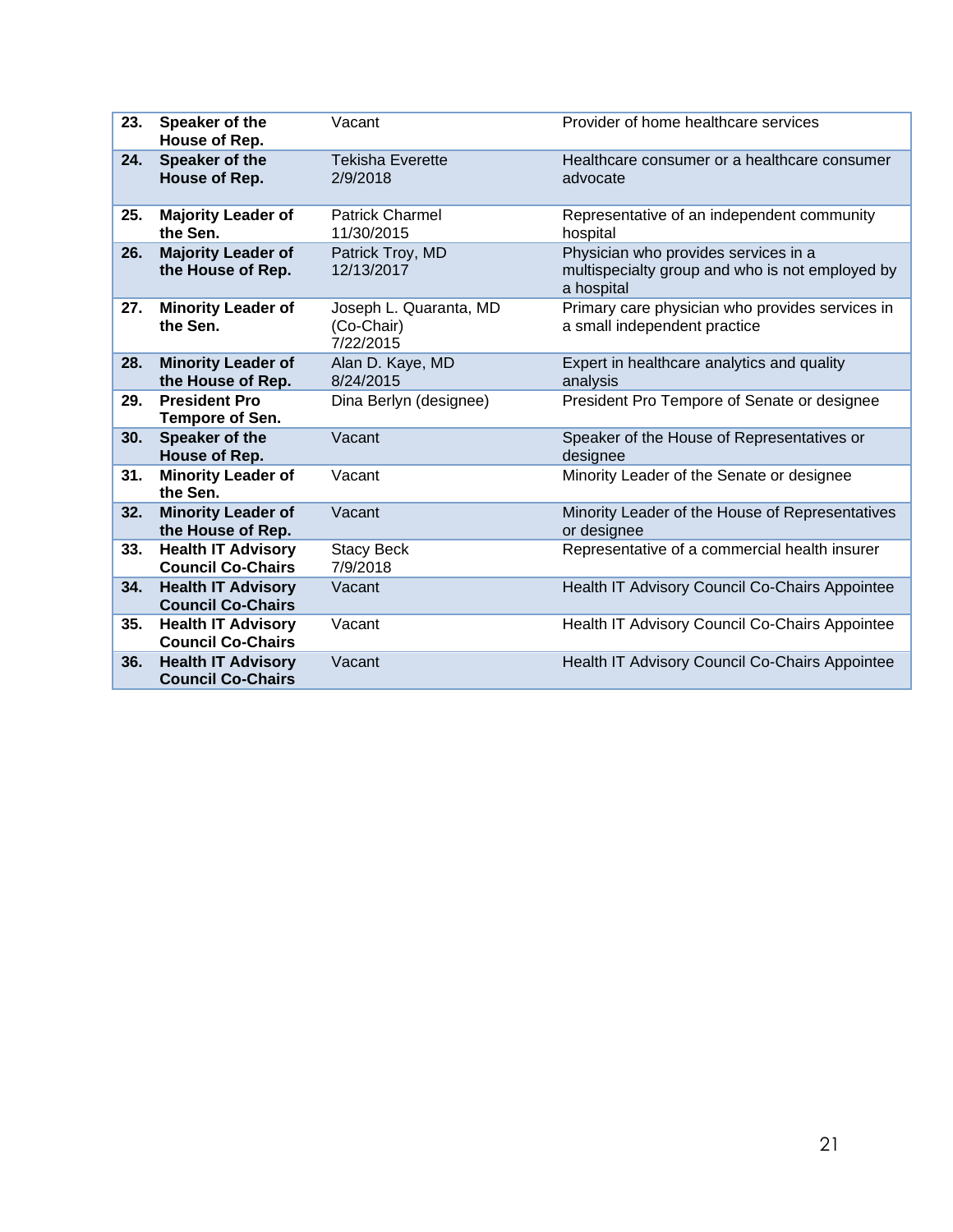## <span id="page-22-0"></span>**Appendix B: Medication Reconciliation and Polypharmacy Work Group Members**

| <b>Medication Reconciliation and Polypharmacy Work Group</b> |                                                |                                                                            |                                                              |  |
|--------------------------------------------------------------|------------------------------------------------|----------------------------------------------------------------------------|--------------------------------------------------------------|--|
|                                                              | <b>Member Name</b>                             | Organization                                                               | <b>Membership Category</b>                                   |  |
| 1.                                                           | Sean Jeffery, PharmD                           | Integrated Care Partners -<br><b>Hartford Healthcare</b>                   | Expert in medication reconciliation                          |  |
| 2.                                                           | Nityu Kashyap, MD                              | Yale New Haven Health                                                      | Expert in medication reconciliation                          |  |
| 3.                                                           | Kate Sacro, PharmD                             | Value Care Alliance                                                        | Expert in medication reconciliation                          |  |
| $\boldsymbol{4}$ .                                           | Amy Justice, MD, PhD                           | Dept. of Veteran Affairs,<br><b>Connecticut Healthcare System</b>          | <b>Expert in Polypharmacy</b>                                |  |
| 5.                                                           | Janet Knecht, PhD, MSN                         | University of Saint Joseph                                                 | <b>Expert in Polypharmacy</b>                                |  |
| 6.                                                           | <b>Nathaniel Rickles,</b><br>PharmD, PhD, BCPP | <b>UConn School of Pharmacy</b>                                            | <b>Expert in Polypharmacy</b>                                |  |
| 7.                                                           | Marghie Giuliano, RPh                          | <b>Connecticut Pharmacists</b><br>Association                              | Pharmacist                                                   |  |
| 8.                                                           | Anne VanHaaren, PharmD                         | <b>CVS Health</b>                                                          | Pharmacist                                                   |  |
| 9.                                                           | Thomas Agresta, MD, MBI                        | <b>UConn Health</b>                                                        | Prescribing practitioner                                     |  |
| 10.                                                          | <b>Bruce Metz, PhD</b>                         | <b>UConn Health</b>                                                        | Member of the Health IT Advisory<br>Council                  |  |
| 11.                                                          | R. Douglas Bruce, MD,<br>MA, MSc               | <b>Cornell Scott-Hill Health Center</b>                                    | Prescribing practitioner                                     |  |
| 12.                                                          | Ece Tek, MD                                    | Cornell Scott-Hill Health Center                                           | Prescribing practitioner                                     |  |
| 13.                                                          | <b>Lesley Bennett</b>                          | Consumer / Patient Advocate                                                | Represents consumers                                         |  |
| 14.                                                          | <b>MJ McMullen</b>                             | Surescripts                                                                | Represents expertise in CancelRx<br>Workflow                 |  |
| 15.                                                          | Jennifer Osowiecki, JD,<br><b>RPh</b>          | <b>Connecticut Hospital Association</b>                                    | Represents expertise in law                                  |  |
| 16.                                                          | Diana Mager, RN-BC                             | <b>Connecticut Association of</b><br>Healthcare at Home                    | Represents LTPAC / Hospice                                   |  |
| 17.                                                          | Jameson Reuter, PharmD,<br><b>MBA, BCPS</b>    | ConnectiCare                                                               | Represents payers                                            |  |
| 18.                                                          | Jeremy Campbell,<br>PharmD, MHI                | Boehringer-Ingelheim                                                       | Represents pharmaceuticals                                   |  |
| 19.                                                          | Peter Tolisano, PsyD,<br><b>ABPP</b>           | Connecticut Dept. of<br><b>Developmental Services</b>                      | Represents a state agency                                    |  |
| 20.                                                          | <b>Rodrick Marriott, PharmD</b>                | <b>Connecticut Dept. of Consumer</b><br>Protection                         | Representative of the Dept. of<br><b>Consumer Protection</b> |  |
| 21.                                                          | <b>Barbara Bugella</b>                         | <b>Connecticut Dept. of Mental</b><br><b>Health and Addiction Services</b> | Represents a state agency                                    |  |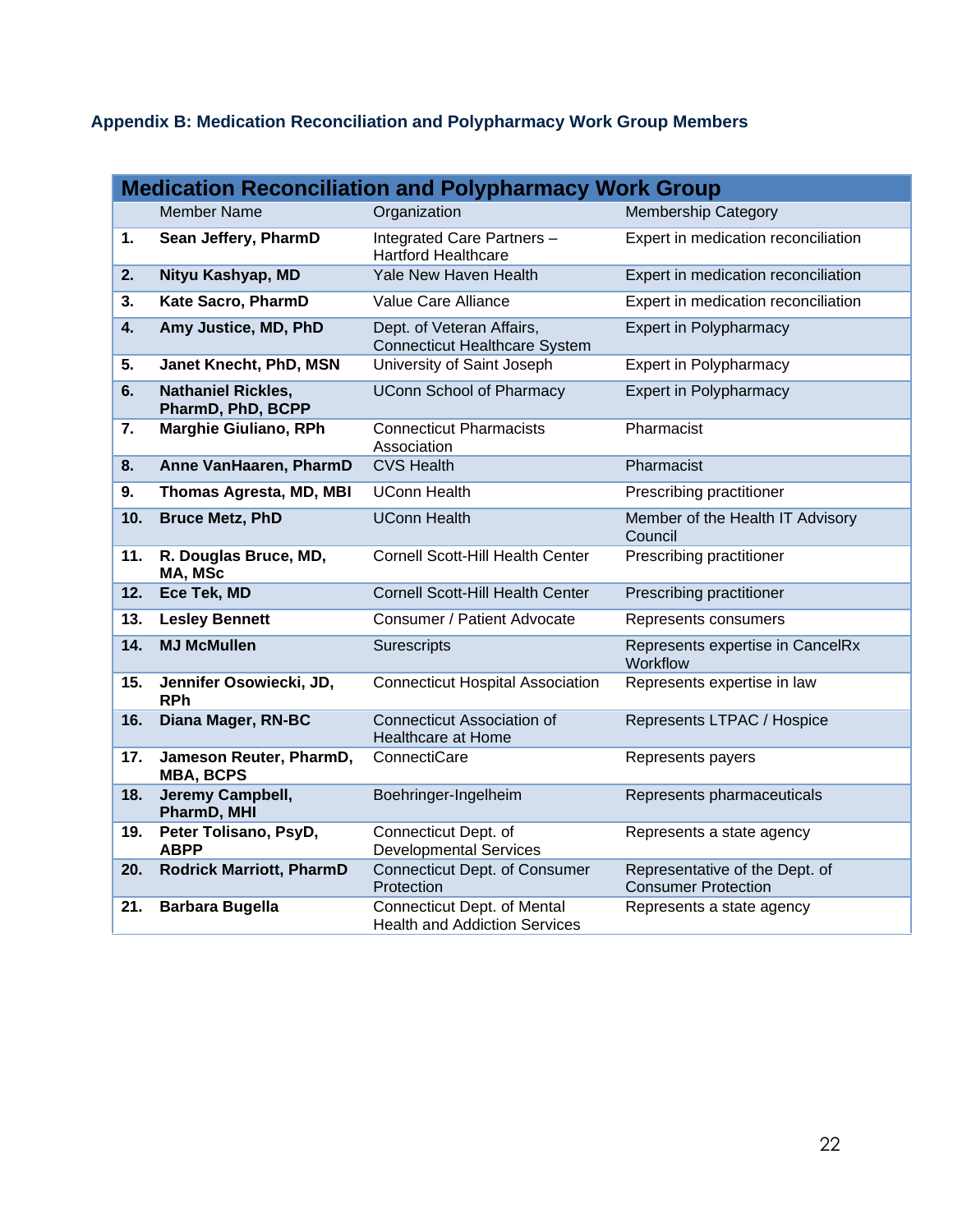<span id="page-23-0"></span>

| Aims                                        | <b>Primary Drivers</b>                                                                    | <b>Secondary Drivers</b>                                                                                                 |  |  |
|---------------------------------------------|-------------------------------------------------------------------------------------------|--------------------------------------------------------------------------------------------------------------------------|--|--|
|                                             | Promote policy, systems, &                                                                | Engage local and state health, government, and community stakeholders to produce a population health plan                |  |  |
| By 6/30/2020 Connecticut                    | environmental changes,<br>while addressing<br>socioeconomic factors that<br>impact health | Identify reliable & valid measures of community health improvement                                                       |  |  |
| will establish:                             |                                                                                           | Design Health Enhancement Communities (HECs) model that includes financial incentive strategy to reward                  |  |  |
|                                             |                                                                                           | communities for health improvement                                                                                       |  |  |
| <b>Healthier People While</b>               |                                                                                           | Connect CBOs and healthcare providers through the Prevention Service Initiative (PSI)                                    |  |  |
| <b>Promoting Health Equity:</b>             | Engage consumers in                                                                       | Promote use of Value-Based Insurance Designs (VBID) that Incentivize healthy choices by engaging employers and           |  |  |
| <b>Reduce statewide rates of</b>            | healthy lifestyles,                                                                       | others                                                                                                                   |  |  |
| diabetes, obesity, and                      | preventive care, chronic                                                                  | Provide transparency on cost and quality by creating a public scorecard and deploying consumer experience survey         |  |  |
| tobacco use                                 | illness self- management,                                                                 | Develop informed and actively participating consumers for health reform                                                  |  |  |
|                                             | and healthcare decisions                                                                  | Execute stakeholder engagement to support data analytics and deploy health IT tools that engage consumers                |  |  |
| <b>Better Care While</b>                    |                                                                                           | All payers in CT use financial incentives to reward improved quality and reduced cost: including the launch of the       |  |  |
| Promoting Health Equity:                    | Promote payment models                                                                    | Medicaid Person Centered Medical Home+ (PCMH+)                                                                           |  |  |
| Improve performance on                      | that reward improved                                                                      | Recommend a statewide multi-payer core quality measure set for use in value-based payment models to promote              |  |  |
| key quality measures,                       | quality, care experience,<br>health equity and lower<br>cost                              | quality measure alignment                                                                                                |  |  |
| increase preventative care                  |                                                                                           | Support data analytics and deploy health IT tools, including a multi-payer solution for the extraction, integration, and |  |  |
| and consumer experience,                    |                                                                                           | reporting of eCQMs                                                                                                       |  |  |
| and increase the<br>proportion of providers | Strengthen capabilities of                                                                | Community & Clinical Integration Program (CCIP): Provide technical assistance & awards to PCMH+ participating            |  |  |
| meeting quality scorecard                   | <b>Advanced Networks and</b>                                                              | entities to achieve best- practice standards in: comprehensive care management; health equity improvement; &             |  |  |
| targets                                     | FHQCs to deliver higher                                                                   | behavioral health integration                                                                                            |  |  |
|                                             | quality, better<br>coordinated, community                                                 | Promote use of CHWs through technical assistance, resource development, and policy recommendations                       |  |  |
| <b>Smarter Spending:</b>                    | integrated and more                                                                       |                                                                                                                          |  |  |
| 1-2% percentage point                       | efficient care                                                                            | Convene providers for peer-to-peer learning (PCMH+ and CCIP collaboratives)                                              |  |  |
| reduction in annual                         | Enable health data sharing                                                                | Establish health data sharing services (including alerts, virtual health record, image exchange, immunization system,    |  |  |
| healthcare spending                         | services, analytics, and                                                                  | and more)                                                                                                                |  |  |
| growth                                      | health IT to drive<br>transformation                                                      | Establish CDAS and enable the use of eCQMs in value-based payment                                                        |  |  |

#### **Appendix C: SIM Operational Plan Driver Diagram Biographies of HIT PMO**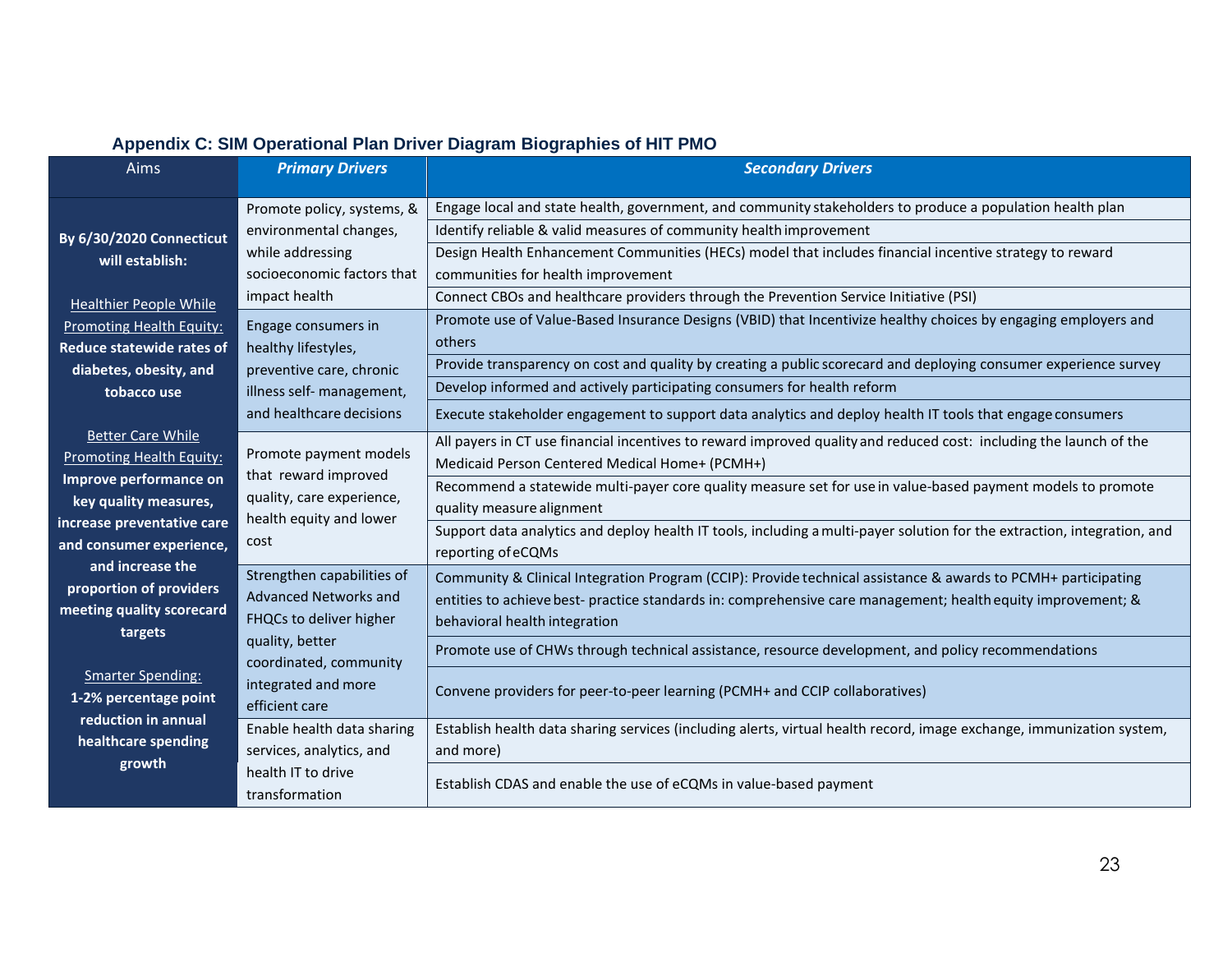#### <span id="page-24-0"></span>**Appendix D: Biographies for the Office of Health Strategy - Health IT Program Management Office**

**Victoria Veltri, JD, LLM Executive Director**



Victoria Veltri, JD, LLM, is the Executive Director of the Office of Health Strategy, appointed to serve as the first head of this agency in February 2018.

From 2016 to 2018, she was the Chief Health Policy Advisor in the Office of Lt. Governor Nancy Wyman, coordinating the state's health reform initiatives, including the State Innovation Model Initiative, the Healthcare Cabinet and other initiatives. She acted as the Lt. Governor's liaison on healthcare issues with state agencies, community organizations and the private sector. She is a member of the Board of Directors on the Connecticut Health

Insurance Exchange (d/b/a Access Health CT), and previously served as a member of the Board of Directors of Connecticut Partners for Health. Ms. Veltri has extensive legal experience in health care advocacy and in legislative policy and she lectures frequently at colleges, universities and conferences on health reform and Connecticut healthcare initiatives.

Prior to joining Lt. Governor Wyman's staff, Ms. Veltri was the state's Healthcare Advocate in the Office of the Healthcare Advocate (OHA). She oversaw OHA in its mission to: assist health insurance consumers with managed care plan selection; educate consumers about their health care rights; directly assist health insurance consumers with filings of complaints and appeals, and; pursue systemic healthcare advocacy.

During her tenure at OHA, Ms. Veltri expanded the state's capacity for planning and innovation:

- Successfully applied for four Affordable Care Act federal consumer assistance grants yielding \$1.37 million
- Directed CT's State Innovation Model Initiative (SIM) \$2.8 Million Model Design Grant and chaired the SIM Equity and Access Council
- Secured \$190,000 in grant funds from the Connecticut Health Foundation, the Universal Health Care Foundation of Connecticut, the Foundation for Community Health and the Donaghue Foundation to support the Healthcare Cabinet's 2016 year-long study and corresponding report on recommendations to the legislature on cost containment in January 2017

Earlier in her career, Ms. Veltri was a staff attorney at Greater Hartford Legal Aid, Inc. (GHLA), where she engaged in GHLA's systemic health-related advocacy, and helped to lead statewide collaborative efforts to preserve and improve Medicaid, State-Administered General Assistance and other benefit programs.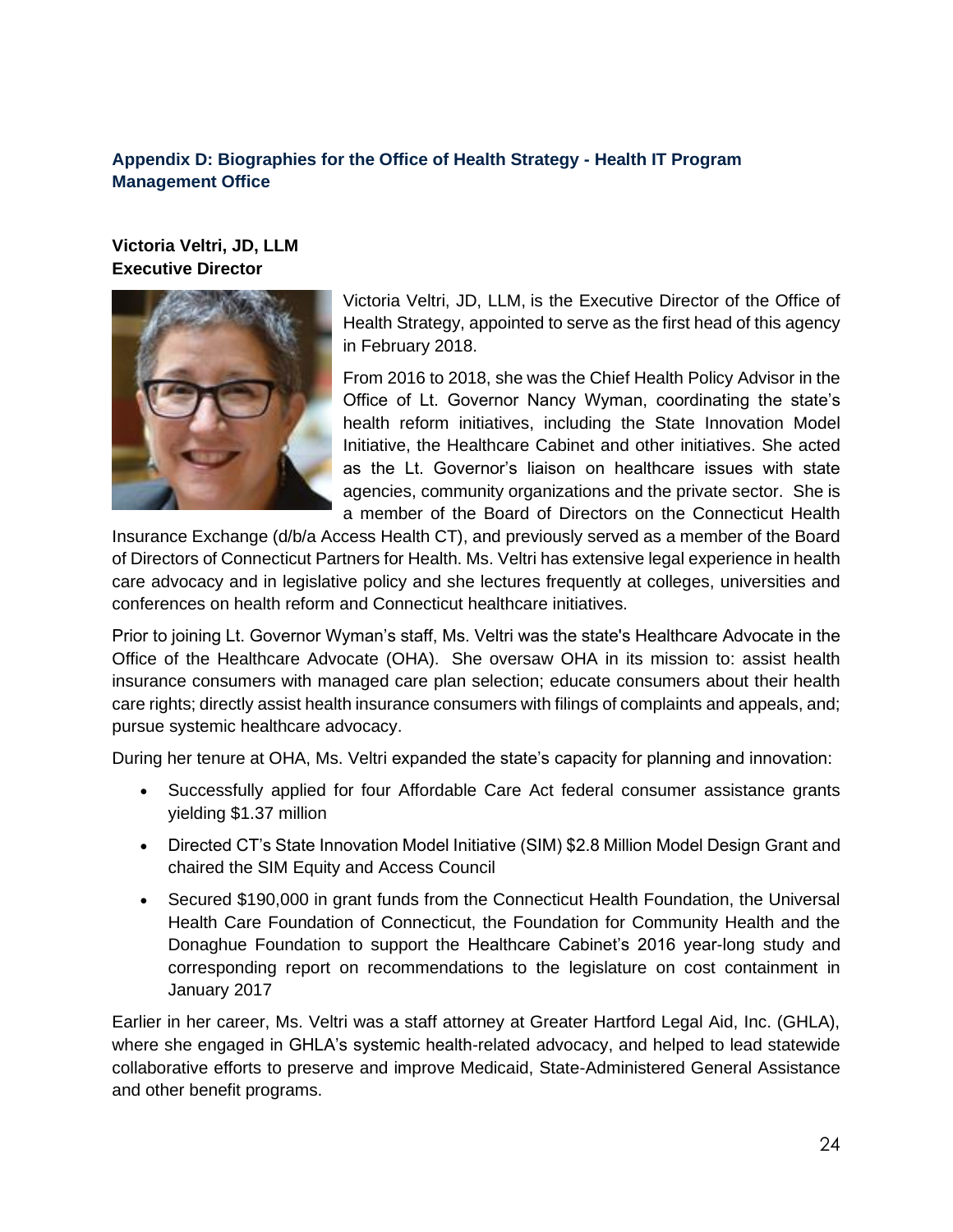A graduate of the University of Connecticut with a Bachelor of Science degree in Chemistry, Ms. Veltri also holds a Juris Doctor (J.D.) degree from Western New England College School of Law and a Master of Laws (LL.M.) from New York University School of Law.

### **Allan Hackney Health Information Technology Officer**



Allan is an outcome-driven, people-oriented leader recognized for developing and executing pragmatic strategies that drive growth, improve efficiency and control risk. He serves as Connecticut's Health Information Technology Officer, a role he was appointed to by Lt. Governor Nancy Wyman to develop and coordinate the implementation of a statewide health information technology strategy, and to build and operate a health information exchange.

Previously, Allan served as SVP & Chief Information Officer (CIO) at John Hancock Financial Services with oversight of the company's technical teams. In this role, he introduced mobile computing and the first company-wide customer data repository. As a catalyst for change, he created shared services and optimized vendors, generating millions in free cash flow to

reinvest in new functions and capabilities.

Allan joined John Hancock from AIG Consumer Finance Group where, as CIO and Operations Executive, he led the effort to reposition autonomous banking and lending operations into a more integrated global platform to enable significant expansion. Previously, he was SVP of IT for Bank of America Commercial Finance.

Allan started his career at GE, where he held a number of leadership positions in the USA and Japan for GE Capital's global consumer finance business, led more than 50 global IT due diligence and M&A integration transactions, and headed GE Capital's initiative to launch Six Sigma across its IT function.

Allan was named a Computerworld Premier 100 CIO during 2012 and is a Mentor in Columbia University's Technology Management Masters program. Professionally, he also holds CISM and CRISC certifications.

In the community, Allan co-founded the Boston region and is a member of the Board of Directors of buildOn, a national non-profit organization that empowers youth is to break the cycle of poverty, illiteracy and low expectations through service and education. He is also on the Board of Directors for Common Impact, the national leader in developing tomorrow's leaders through skill-based volunteering and community engagement.

Allan graduated with a Bachelor's degree from Colgate University. He and his wife, Jane, reside in New Canaan, CT and Boston, MA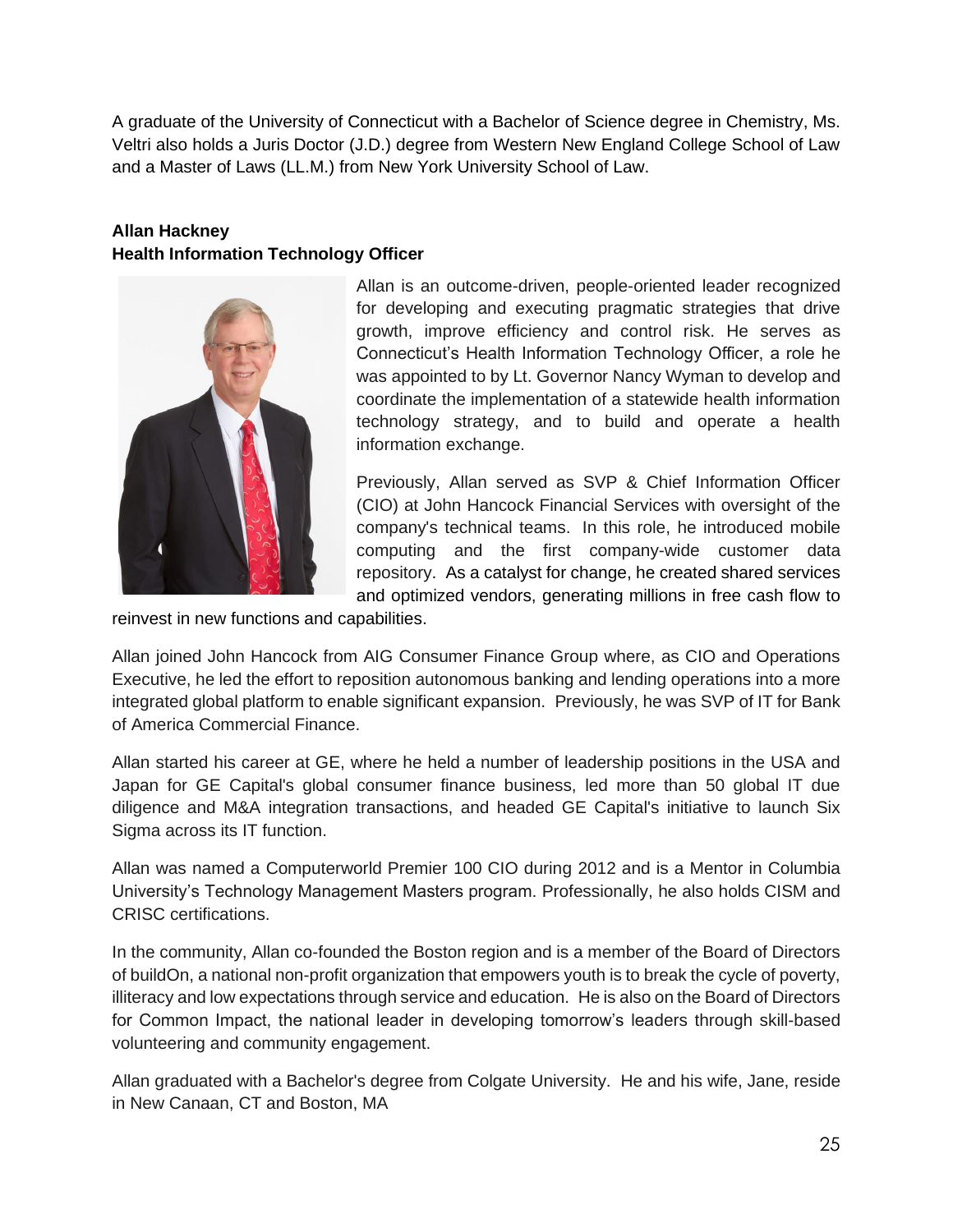#### **Sarju Shah, MPH Health Information Technology Program Manager, Office of Health Strategy**

Sarju is a public health professional with fifteen years' experience in project management and multi-stakeholder initiatives. Currently, Sarju oversees Health IT program and provides planning and management expertise to achieve advancements in the adoption of Health IT and health information exchange. In her position, she works with teams to develop actionable reports, policy recommendations, and technical assistance. As part of OHS, Sarju is responsible for the statewide Health IT Advisory Council, the Medication Reconciliation & Polypharmacy Work Group, Health Equity Data Analytics as well as OHS IT interfaces. She has worked at the Department of Public Health and the University of Connecticut Health Center, securing over \$50 million in grant awards for a broad array of public health and health information technology initiatives – including obesity, chronic disease prevention, maternal health and Health IT. Sarju received a bachelor's degree and a master's degree in public health, healthcare management and epidemiology from Boston University.

#### **Jennifer Richmond, LCSW Program Manager Health Information Exchange, Office of Health Strategy**

Jennifer is a member of the HIT PMO and will oversee the implementation of the state health information exchange. Jennifer has 10 years of experience in the healthcare field. She has worked in various settings, including private non-profit community settings and hospitals. Jennifer comes to the HIT team from a career at Clifford Beers Clinic, where she was a Compliance and HIPPA Privacy Officer and Director of Quality Improvement. She is a Licensed Clinical Social Worker (LCSW) and holds a Certification in Healthcare Compliance (CHC).

#### **Christopher Wyvill Information Technology Analyst, Office of Health Strategy**

Chris is an Information Technology professional with over 15 years of experience implementing and supporting technological infrastructure to advance operational efficiencies. His career is centered on Health I.T., where he has held positions at WebMD, the State of Connecticut Office of the Chief Medical Examiner, Department of Public Health, and Office of Health Strategy. At the inception of OHS, Chris was brought on to design and configure the network infrastructure needed to launch the new agency and to perform the I.T. migration of staff from three different agencies into OHS. After the successful completion of this project, he continues to support the operational needs of OHS and strives to help the agency reach its goals through technological advancement. Chris received a bachelor's degree from Boston College, Carroll School of Management, with a concentration in computer science and general management.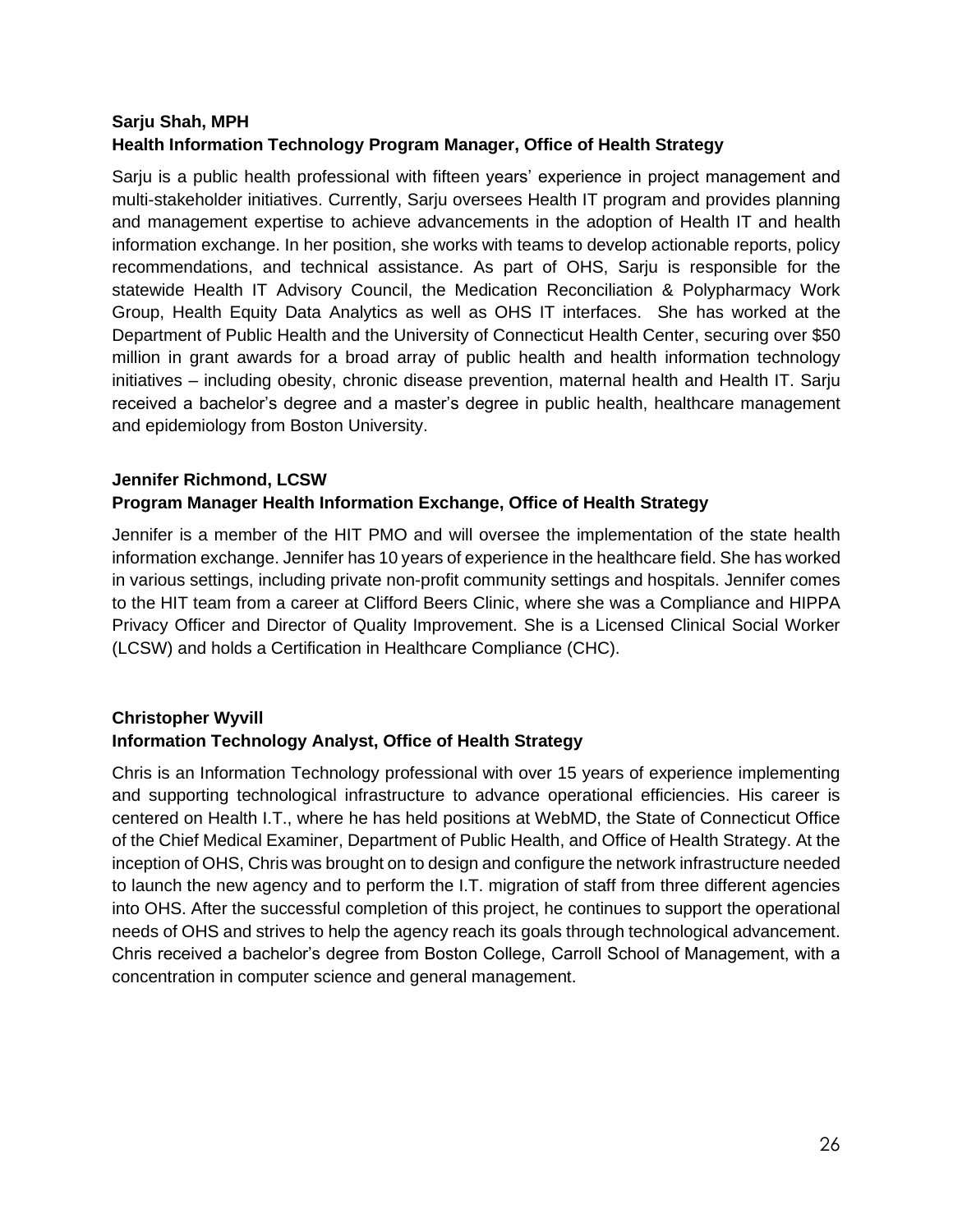#### **Alan Fontes Solutions Architect, Core Data Analytics Solution Director, Analytics and Information Management Solutions University of Connecticut**



Alan is an Analytics and Information Management (AIM) Solution Architect with over 30 years of experience designing innovative solutions to empower businesses with the information and insight they need to make data-driven decisions. He has developed innovative solutions to improve the population's health status and wellbeing through outcomes-based analyses that have been used to enhance the efficacy of program services and guide the quality of health and human services delivery, migrating from a purely reactive cost-based model to a proactive preventable event management solution.

Alan has provided leadership to organizations and held executive level positions as Chief Information Officer (CIO), Chief Operations Officer (COO), and Managing Partner of managed care and advanced analytics organizations. He has worked with State and Federal government agencies, national healthcare payers, managed care organizations, integrated healthcare delivery systems, and service contractors in the areas of data governance, master data management, data transformation and integration, advanced analytics, clinical groupers and stratification models, business and clinical intelligence (BCI), information visualization and delivery, business process design, and solution integration.

In addition, Alan has served in the United States Army for over 30 years, where he has provided the leadership for military deployments and global operations to include a chief operations officer for the mobilization of forces in support of Overseas Contingency Operations, including OPERATION IRAQI FREEDOM and OPERATION ENDURING FREEDOM.

#### **Thomas Agresta MD, MBI Clinical Advisor to the Health Information Technology Officer Professor and Director of Medical Informatics Family Medicine Director of Clinical Informatics - Center for Quantitative Medicine Section Leader for Informatics Connecticut Institute for Primary Care Innovation**



Dr. Agresta is a seasoned family physician, educator, administrator, researcher and innovator with a history of bringing together multidisciplinary teams to focus on developing novel methods for creating, using and evaluating technology in both clinical and teaching settings. He has a bachelor's degree in biomedical engineering from Stevens Institute of Technology, a medical degree from New Jersey Medical School, and a masters in biomedical informatics from Oregon Health Sciences University. He oversees the Electronic Medical Record for the Family Medicine Residency Clinic and has held state-level leadership roles in adoption and implementation for Health Information